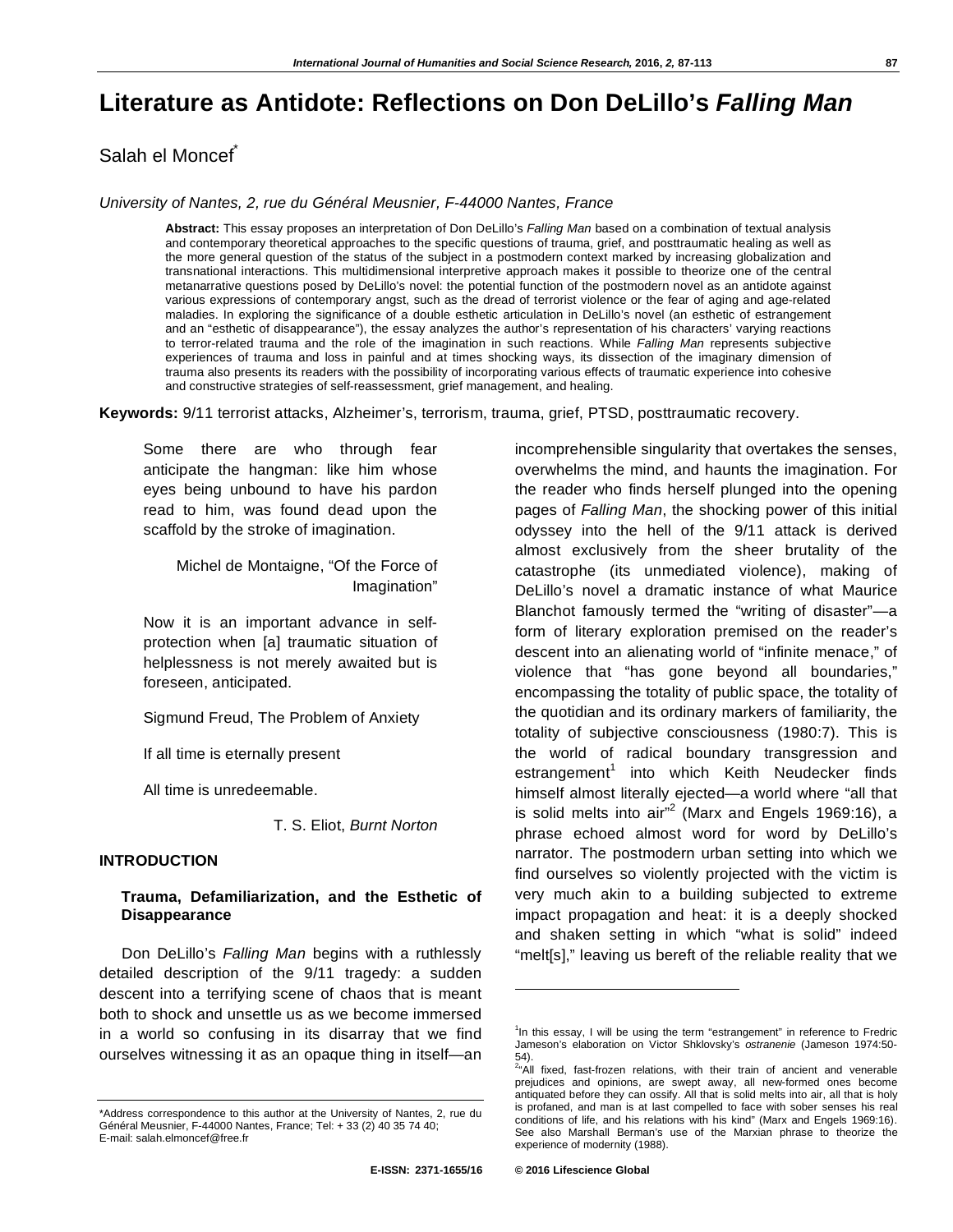have always taken for granted (DeLillo 2011:127). As we revisit the horror of 9/11 from the victim's point of view, we begin to contemplate this setting as a distorted urban theater subjected by DeLillo to an esthetic of estrangement, a mode of representation through which the familiar becomes uncanny in its sudden otherness (Freud 2003), both known and alien in its abrupt disfigurement by terrorist destruction—the defacement of the once-taken-for-granted commonality of public space with its markers of collective identity. Seen through Keith's alienated, traumatized eyes, the "world now" has become an unmarked, indefinite, primal "it"—engulfed in chaotic ash and smoke, corporeally lived rather than cognitively apprehended, experienced as a pure unmediated thing in itself—as if DeLillo's emblematic man has suddenly found himself thrown into an eerie spatiotemporal dimension, a setting of primitive violence and senseless destruction, like a raging volcano or a howling sandstorm:

> It was not a street anymore but a world, a time and space of falling ash and near night. He was walking north through rubble and mud and there were people running past holding towels to their faces or jackets over their heads…. This was the world now. Smoke and ash came rolling down streets and turning corners … seismic tides of smoke, with office paper flashing past, otherworldly things in the morning pall…. There were shoes discarded in the street, handbags and laptops…. Paper cups went bouncing oddly by…. There was something else then, outside all this, not belonging to this, aloft. He watched it coming down. A shirt came down out of the high smoke, a shirt lifted and drifting in the scant light…. They ran and then they stopped … standing there swaying, trying to draw breath out of the burning air … and the paper massed in the air, contracts, resumes blowing by, intact snatches of business, quick in the wind…. There were the runners who'd stopped and others veering into sidestreets. Some were walking backwards, looking into the core of it, all those writhing lives back there…. In time he heard the sound of the second fall. He crossed Canal Street and began to see things, somehow, differently…. There was something critically missing from the

things around him. They were unfinished, whatever that means. They were unseen, whatever that means, shop windows, loading platforms, paint-sprayed walls. Maybe this is what things look like when there is no one here to see them. (DeLillo 2011:3-6)

The catastrophic opening of DeLillo's novel is an infernal scene of primal chaos and erasure in which we witness the familiar turn into an indecipherable thing-initself, vanishing into fogs of oblivion not unlike Alzheimer's—another embodiment of loss and disappearance deftly folded into the narrative in the form of a leitmotif, allowing the author to further underscore his association of terrorism with the scarring of the collective mind, its subjection to the debilitating power of "loss" and "diminishing returns" (DeLillo 2011:60). Therein lies the intricate meaning of the other key esthetic mode developed by DeLillo in his masterful overture of terror: his experimentation with an "esthetic of disappearance" (Virilio 1989) that allows him to establish, early on in the narrative, an overdetermined metonymic relationship between speed, the traumatic erasure of two pillars of familiarity from the city's skyline, and the capacity of a terrorist attack to rapidly and severely impair the human mind by inflicting sudden physical loss and mental disruption.<sup>3</sup> The author's combination of two esthetic effects—an esthetic of estrangement and an esthetic of disappearance—is at the heart of the novel's vision of the post-9/11 "now" that we are called upon to witness as we begin to experience New York differently—no longer as a city only but as an uncanny new world in which the traumatized and alienated mind of a Keith struggling with cognitive and existential loss becomes an expression of humanity grappling with the diminishing returns and disorientation that it experiences as it finds itself ejected into the space of an unprecedented public domain, a domain where terrorism with its "fatal strategies" is becoming an increasingly common form of social expression (Baudrillard 1983:49-70, 88-94). To make us, as readers, partake of the sense of grief and disorientation that comes with Keith's loss is, in other words, also to make us engage in a process of mourning our own loss of the public sphere as we once knew it: the

 $3$ Here, I am thinking of Paul Virilio's theorization of the linkages between speed and representation (1989) but also of his work on the state of emergency (1977). See also Virilio's reflections on modernism and hypermodernism (Armitage 1999).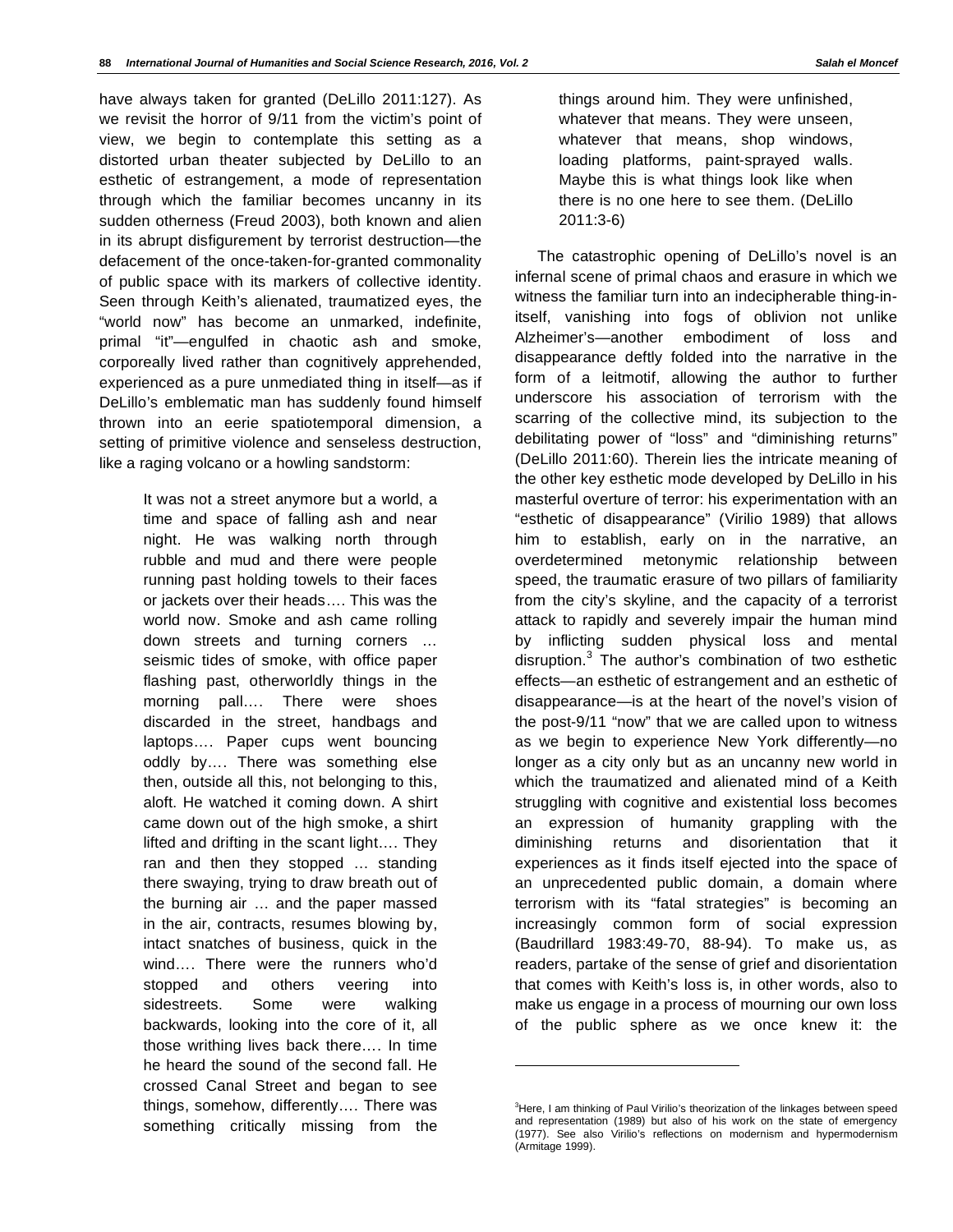catastrophic, tragic disappearance of two loved architectural landmarks, two pillars of the collective cultural memory of New Yorkers, marks the vanishing of our sense of a public domain requisitely founded on civility, empathy, and "responsibility for the other" (Levinas 1961:91-98; 1982:11-12, 18-23).<sup>4</sup> In his haunting reference to Marx and Engels, DeLillo makes it painfully obvious that the new post-9/11 reality extends far beyond the confines of one city: it is a historic symptom concomitant with the tangled, dark underside of a globally interrelated world—an increasingly estranging late capitalist world that is yet to be mapped and in which "what is solid [seems to] melt" into air (DeLillo 2011:127). We are all New Yorkers.

This essay offers to explore DeLillo's innovative conception of *Falling Man* as a form of antidotal literature—a novelistic venture in which the author experiments with the stream-of-consciousness technique to project the new possibilities that lie ahead for postmodern subjectivity in its struggle with the various material, symbolic, and imaginary manifestations of traumatic loss.<sup>5</sup> In dealing with the author's experiment, I propose to pursue two lines of inquiry that I will develop in this two-part essay: first, I will focus on the narrative status of *Falling Man* as a tentative anatomy of the human mind in the wake of deep trauma, an attempt to dissect the terrorized imagination as it struggles defensively to envision and anticipate the reappearance of the terrorist other through various fantasized catastrophe scenarios in which the terrorist is recurrently projected as an uncanny spectral trace infiltrating the quotidian; second, I will elaborate on the assumption that DeLillo's chronicle of 9/11 explores the subjective experience of the terrorist event in terms of an active core of anxiety that gradually comes to determine the subject's sense of temporality—a dynamic kernel of dread embedded in memory and charged with traumatic residues from the past that occupy the totality of the present and loom over the future as an alwaysabout-to-occur menace. In *Falling Man*, the key protagonists' various struggles with this core of anxiety at the center of their existence post-9/11—their different quests for remedies and compensations against shock and terror—represent a central element

l

in the novel's anatomist approach to trauma and the possible antidotes against its devastations.

As far as the first line of inquiry is concerned, DeLillo's investigation into the impact of terror on the imagination revolves around a powerful operative metaphor highlighted by the author early on in the novel: the projected presence/absence of Bill Lawton with his insidious powers—his capacity to haunt the sky and the city while eluding full observation, the everimpending possibility of his horrific return. The central metaphoric concept of Bill Lawton is fundamental to *Falling Man*'s vision of 9/11 in that it allows the author to prioritize the twin processes of projection and anticipation around which he develops his approach to the imaginary dimension of trauma—a cumulative approach articulated in several analogous instances that operate like variations on a key theme. One of these instances is the Neudecker family, who become confronted with the "'twisted powers of imagination'" and their fluid capacity to constantly project the destructive reemergence of the terrorist other: the "'myth of Bill Lawton'" and his dreaded reappearance, the catastrophic projections of the scarred and inflamed imagination "'[s]earching the skies for Bill Lawton,'" confirming his existence in spectral form the better to anticipate and manage his inhuman devastations (DeLillo 2011:71-72). An occurrence that one does not "know what to call," the unsettling presence/absence of the terrorist as a specter haunting the city is ultimately an imaginary projection that originates primarily in the other scene of the unconscious, a negative fantasy associated with a traumatic upsetting of the habitual order of things (DeLillo 2011:64). Therein lies the nexus of eerie negative associations developed around the Bill Lawton referent, which gradually becomes emblematic of a radical destructive agency that seeks no negotiation or compromise or even belligerent engagement—solely the annihilation of collective and subjective memory in the most unpredictable way possible. This specifically apocalyptic cast given to terrorist disaster—an unforeseeable catastrophic incident leading to erasure of a way of life and its markers of collective identity—allows DeLillo to articulate the terrorist event within a shifting dialectical field where the various actors of his novel are pitted against not only the effects of disaster and the dread of disappearance, but also against the irrational projections and fantasies those effects engender in their own imaginations. These somber intimations of apocalypse and amnestic erasure correlate with

<sup>&</sup>lt;sup>4</sup>See also Claude Lefort on the "disappearance of the figure of the other as fellow" in the contemporary form of the social contract (1978:177 ff.). <sup>5</sup>My reflections on literature as antidote have been developed partly in relation

to Jacques Derrida's theorization of Plato's *pharmakon* (1981:128-171). See also Silvia Caporale Bizzini's reflections on grief and remembrance (2010).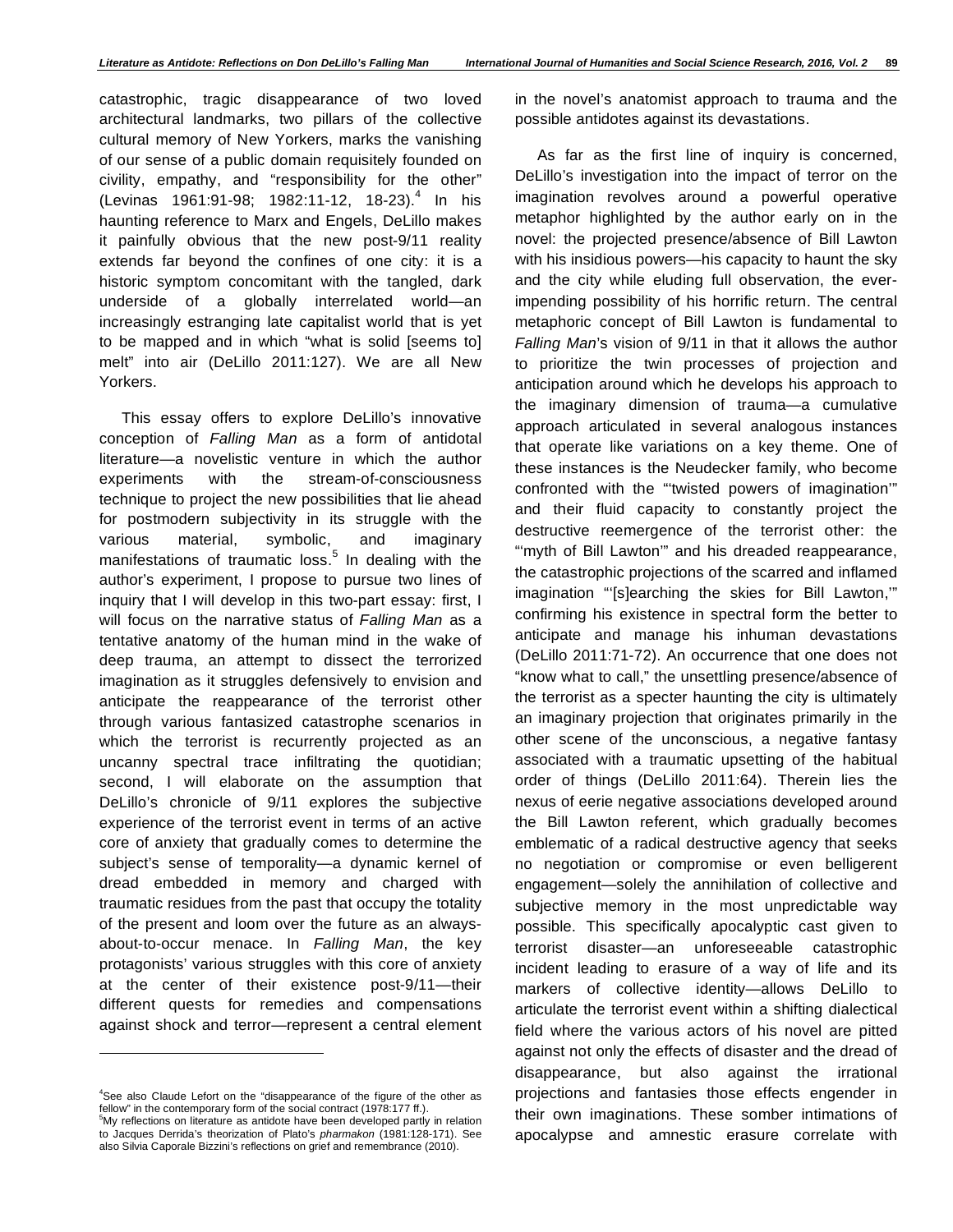another instance, or variation: the "hauntological" (Derrida 2006) status of Bill Lawton as a symbol and as a highly fluid intersubjective symptom—a ghostly entity with a paradoxical ontological aspect (both seen and unseen). As a being invested with baffling supernatural powers, the "mythical" figure becomes a ubiquitous yet hidden evil force literally hovering over the city—always awaited, always about to strike again; a spectral presence endowed with the occult power to invade people's homes, working its way quite literally back into the picture (Nina's painting), imposing itself as a ghostly reminder of the tragic past (DeLillo 2011:49). Ultimately, whether as menace in the sky or as pictorial palimpsest, the spectral trace of the terrorist other in *Falling Man* evolves into a terrifyingly opaque imaginary index fraught with a dread and an indecipherability that quickly turn into an affective "surplus" of which DeLillo's characters strive to "divest" themselves as they come to grapple with the realization that hell is the other, $^6$  especially when the other becomes infinitely cruel, his face and his words and his motives impossible to integrate within the realm of the known and the familiar. Dealing with the impossibility of understanding the other even as one coexists with them is one of the most significant problems developed by DeLillo in relation to the question of Middle Eastern alterity. The problematic of otherness in the age of terror will be developed in the first part of this essay after the segments that deal with the terrorist attacks as catastrophic event and the hauntological status of the terrorist.

As to the second line of inquiry, which will be developed in the second part of this essay, DeLillo's experimentation with the novel as antidote against the dread of a recurrence of traumatic experience is closely related to his exploration of the various subjective imperatives that his characters are confronted with as they come to terms with the simultaneous challenges of grief and posttraumatic stress disorder. The second part of this essay consists of three sections that deal with three imperatives that figure prominently in DeLillo's novel: *denial* (Keith's career and lifestyle change); *the work of mourning, or the right remembering* (Lianne's constructive struggle with the loss of her parents and the loss of the 9/11 victims); *the* 

l

*right forgetting* (Lianne's redeeming decision to put her fears and her suffering behind her once and for all).<sup>7</sup> In Keith's decision to partially relocate to the hyperreal, post-historical Las Vegas and pursue the career of professional poker player, one can discern a common instinctive motive: the urge to physically and mentally flee the source of pain—in this case the urban setting associated with the traumatic past event. Unlike her husband Keith, however, Lianne chooses to heed a quite different urge—that for self-preservation and healing. While pained and powerless during her confrontations with Falling Man's reenactment of a particularly traumatizing aspect of the attacks, she is also driven by the more anchored and systematic imperative of remembrance and use of the present as a scene on which to stage the past and engage her trauma through recollection and reflection. As the novel evolves toward Lianne's epiphanic moment inside the church, the dictates of the work of mourning slowly give way to a healthy motive determined by her ego's need to live fully and affirm a vital exigency: the desire to reach a measure of healthy forgetting by exorcising her future of the past's spectral fears (the dread of recurrent terror associated with the primal scene of trauma, the dread of hereditary illness and a demeaning death).

In a gesture that recalls her husband's encounter with the memory of the dead around Ground Zero, the place of contemplation and communion in which Lianne comes to remember her dead mother and seek appeasement (a church) is a scene equally marked by death and charged with the interstitial presence of the dead—both here and there, present and absent, between "un-being and being" (Eliot 1971:181); an anamnestic locus, in sum, that exerts immense power over the imagination—a symbolically charged site where the "dead [are] everywhere … in the air" (DeLillo 2011:25). However, while Keith senses torment and a measure of revulsion in recalling the 9/11 dead near Ground Zero, Lianne finds pacified affinity and a binding spirit of communion with their presence: "breathing the dead" and feeling them "in the walls," she realizes that "the human ruins" bring "intimacy and ease" as she begins to envision life after the work of mourning (DeLillo 2011:233-34). Similarly, the shifting scene on which the performance artist David Janiak

 $6$ In Blanchot's words: "The other, according to Levinas, is burdensome, but isn't this also Sartre's perspective? The nausea that we get not from a lack of being, but from an excess of being, a surplus of which I want to divest myself" (1980:41).

 $7$ My use of the concept of the right forgetting in this essay has been partly inspired by the late Paul Ricoeur's observations on the capacity of the pacified subject to achieve appeasement toward time and history as well as the possibility of a "happy forgetting" (2004:494 ff.).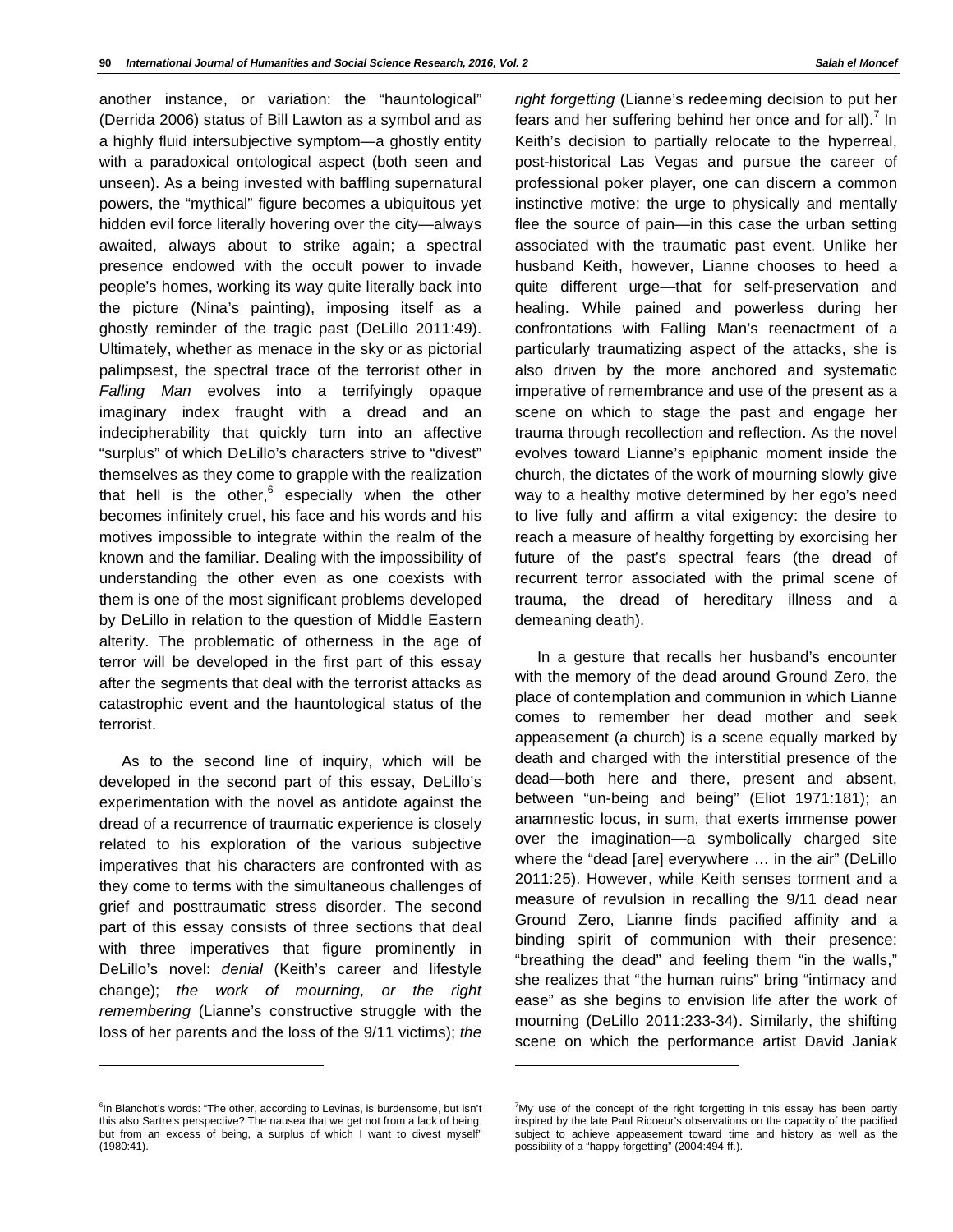(Falling Man) stages his own version of the work of mourning seems to be another site of the imagination that recalls the ubiquity of the dead and the necessity for the living to learn to relate to them, $^8$  to learn to develop a salutary acceptance of their mortality through contemplation of the fact of death. The inherent hazards of such contemplation seem to figure as a key metaperformative offshoot of the tacit message conveyed by the performance artist who lends his name to the title; for his performance involves nothing less than a naked, vulnerable, and ultimately always unguarded exposure to the symptomatic substance of one's fear of death. Our own horrified exposure to David Janiak is quite similar to Lianne's divided reaction to the man's work: seen from her point of view, the performer appears to be an artist-philosopher who practices a deeply ambiguous, deeply opaque art of confrontation with death through reiteration<sup>9</sup> of an emblematic (and deeply traumatic) memory from the 9/11 tragedy—the memory of the innocent victims who preferred to jump out of the Twin Towers rather than meet their demise in the disintegrating inferno that the buildings were turning into:

> She [had] heard of him, a performance artist known as Falling Man. He'd appeared several times in the last week, unannounced, in various parts of the city, suspended from one or another structure, always upside down, wearing a suit, a tie and dress shoes. He brought it back, of course, those stark moments in the burning towers when people fell or were forced to jump…. There were people shouting up at him, outraged at the spectacle, the puppetry of human desperation, a body's last fleet breath and what it held. It held the gaze of the world, she thought. There was the awful openness of it, something we'd not seen, the single falling figure that trails a collective dread, body come down among us all. And now, she thought, this little theater piece, disturbing enough to stop traffic and send her back into the terminal. (DeLillo 2011:33)

<sup>8</sup>Here it is worth recalling Derrida's argument that the work of mourning as a process of claiming one's bond with the dead is not without its limitations and risks (2001:44 ff.).

l

For all the impenetrable ambiguity of his artistic practice, what Falling Man ends up teaching Lianne and us through his tacit method—one that is ultimately rooted in both an esthetic and a philosophy of the "unpresentable"10 (Lyotard 1985:80)—is a twofold lesson that is central to the woman's work of mourning: on one level, Falling Man's work is an artisticpedagogical practice based not so much on an esthetic of disappearance as on the contemplation of disappearance—a gripping balletic performance that manages to capture the fugacious and freeze it in midair for us to reflect upon (the "fleet breath" that human life represents in the totality of space-time); on another level, Falling Man teaches a mode of thought grounded in a fully contextual, anti-conceptual philosophy, a philosophy premised on antidotal confrontation with the universal fact of our mortality through a "bringing back" of the traumatic event, an anamnestic reiteration shorn of all metadiscourse—the direct toxic substance of our fear devoid of all explanation, pure unpresentable traumatic thingness (DeLillo 2011:33). Through an inextricable embedding of both levels in his performances, Falling Man seems to propose an art of shock and confrontation that leaves New Yorkers no choice but to reflect on Montaigne's dictum: to philosophize one's human destiny is to learn to come face to face with the fact that "'being human [is] being mortal'" (DeLillo 2011:111); to learn to study mortality and be at home with the study of it (Montaigne 2009); in short, to learn to die by proxy and by reflection in this moment when the fact of mortality is frozen in time by the artist of "stationary fall" (DeLillo 2011:34). Proposing an antidotal approach to mortality by presenting the unwilling spectator with vicarious death (as opposed to death itself), David Janiak puts forth an iterative performance that may be interpreted as pure *pharmakon*: an uncanny, almost always alienating attempt to inoculate his fellow humans against the "fleetness" of existence through an esthetic-existential representation of disappearance.

#### **"Twisted Powers": Trauma, Derealization, and the Specter of the Terrorist other**

Not unlike the otherworldly shirt that bookends DeLillo's odyssey into the world of trauma, the haunting ghostly phenomenology of the terrorist event hovers

<sup>&</sup>lt;sup>9</sup>In Freudian terms, this process is an attempt at "psychically prolong[ing]" the "existence" of the victims in order to dedicate enough time to the process of reflecting on the departed in particular and on the fact of our ephemerality in general (Freud 1978:244).

<sup>&</sup>lt;sup>10</sup>See also Lyotard's more specifically esthetic reflections on representation and the unpresentable (1991:119-28), Jean-Joseph Goux's concept of the "non-figurable" (1978:18-9, 65-99), and Giovanna Borradori's dialogues with Derrida and Habermas (2004).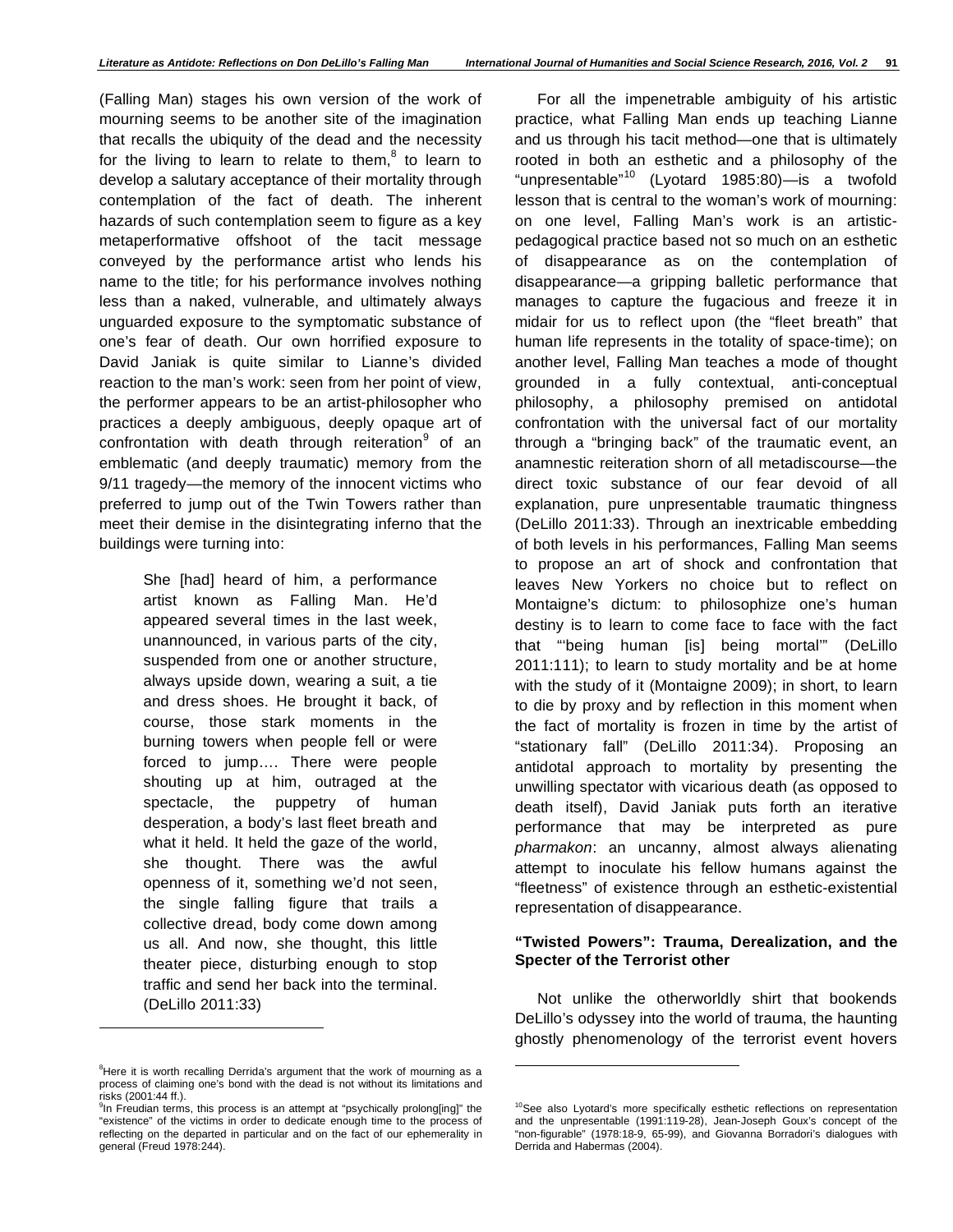over the entire novel and its alienated vision of the post-9/11 subject. Through Keith, we witness the desecrated familiar begin to succumb to the uncanny effects of estrangement, becoming a spectral shadow of itself, contaminating the protagonist's mindscape with all its alienating power. Similarly, the subjective perceptions of Keith that we get in the immediate aftermath of the tragedy (Lianne and the truck driver's points of view) are significant illustrations of the narrative strategies through which DeLillo seeks to develop pertinent structural homologies between the ghostly metamorphosis of material reality in the outer world and the sense of derealization experienced by his characters in the inner world of their imaginations. Both Lianne and the truck driver, in their own different ways, see in Keith an uncanny, derealized apparition more than a material human presence, with Lianne apprehending her post-9/11 husband as the vision of a ghostly being—a man "up from the dead" and insubstantial as "smoke"; a "hovering presence … not quite returned to his body yet" (DeLillo 2011:8, 59). For his part, the truck driver "examine[s]" Keith with stupefaction, perceiving the shaken and disoriented victim as a primal "man scaled in ash, in pulverized matter" (DeLillo 2011:6). As for Keith's perception of himself, the poignant self-assessment that closes chapter one is itself an apt statement on the correspondence between the unreal ghostliness of the site of terror and the sense of fading<sup>11</sup> which invades the subject that has come face to face with the traumatic impact of the event: "He tried to tell himself that he was alive but the idea was too obscure to take hold" (DeLillo 2011:6). In dealing with these initial impressions of an uncanny world seen through the subject's shocked consciousness, it is important to keep in mind the other more subtle homology between the ineffable "itness" of Ground Zero (the "core of it") and the surreal metamorphosis of the ordinary components of everyday life—"shop windows, loading platforms, paint-sprayed walls" (DeLillo 2011:5). Indeed, the latter present themselves to Keith's traumatized vision also as ineffable raw things in themselves, experienced outside the realm of verbalization and conceptualization, as if they were witnessed from the point of view of a subject whose consciousness has been distorted by a mind-altering illness: "There was something critically missing from the things around him. They were unfinished…. They

<sup>11</sup>See Jacques Lacan's conception of the fading of the subject (1966:816; 1973:159-208).

l

were unseen…. Maybe this is what things look like when there is no one here to see them" (DeLillo 2011:5, 6). $12$  Combined with such philosophical insights into the dazed consciousness of the traumatized man grappling with the itness of his new world, the esthetic of estrangement developed by DeLillo allows him to fully dramatize Keith's frail grip on material reality, a condition poignantly represented by the phantasmagoric sight of a woman's mask-like face as she stands transfixed behind the ordinary shopping cart, which becomes unsettlingly unreal instead of comfortingly familiar and ordinary (DeLillo 2011:5).

In this context, it is especially important to dwell on the relation of isomorphism between the subjective and the objective in the opening pages of *Falling Man*. Indeed, starting with Keith's meandering movement away from the Twin Towers, the unsettling fading of "what is solid" within the subject goes hand in hand with the dissolution of the streets themselves as objective containers of the material symbols that define social identity (DeLillo 2011:127). While we witness those material symbols literally flying by, vanishing into primal "time" and "free space," the newly emerged world into which they vanish figures as a sphere of pure thingness that marks the annulment of sociality itself with all the familiar emblems that represent its binding and stabilizing force now reduced to uncanny things devoid of a defining context—laptops, contracts, job applications, briefcases, office supplies: "The world was this as well, figures in windows a thousand feet up, dropping into free space…. [P]aper massed in the air, contracts, résumés blowing by, intact snatches of business, quick in the wind" (DeLillo 2011:4). This highly symbolized representation of a public sphere reeling from a form of anarchy that has dissolved the familiar markers of sociality is, in a way, brought to its culminating point when Keith makes his way back to his home in the vicinity of Ground Zero—a deeply metaphoric moment in its combination of effects of the uncanny with Keith's pained realization that his lawful apartment lease has been effectively annulled, rendering him officially homeless: "up from the dead" and insubstantial as "smoke" (DeLillo 2011:8), Keith experiences this return to once familiar territory as a process that is itself ghostly and insubstantial, with elements of his daily reality that were once commonplace and taken for granted brutally metamorphosed into spectral entities in an apocalyptic

 $12$ See Virilio's observations on cinema and trauma and on the cognition-altering effects of piknolepsy (1988:18-19; 1989:13).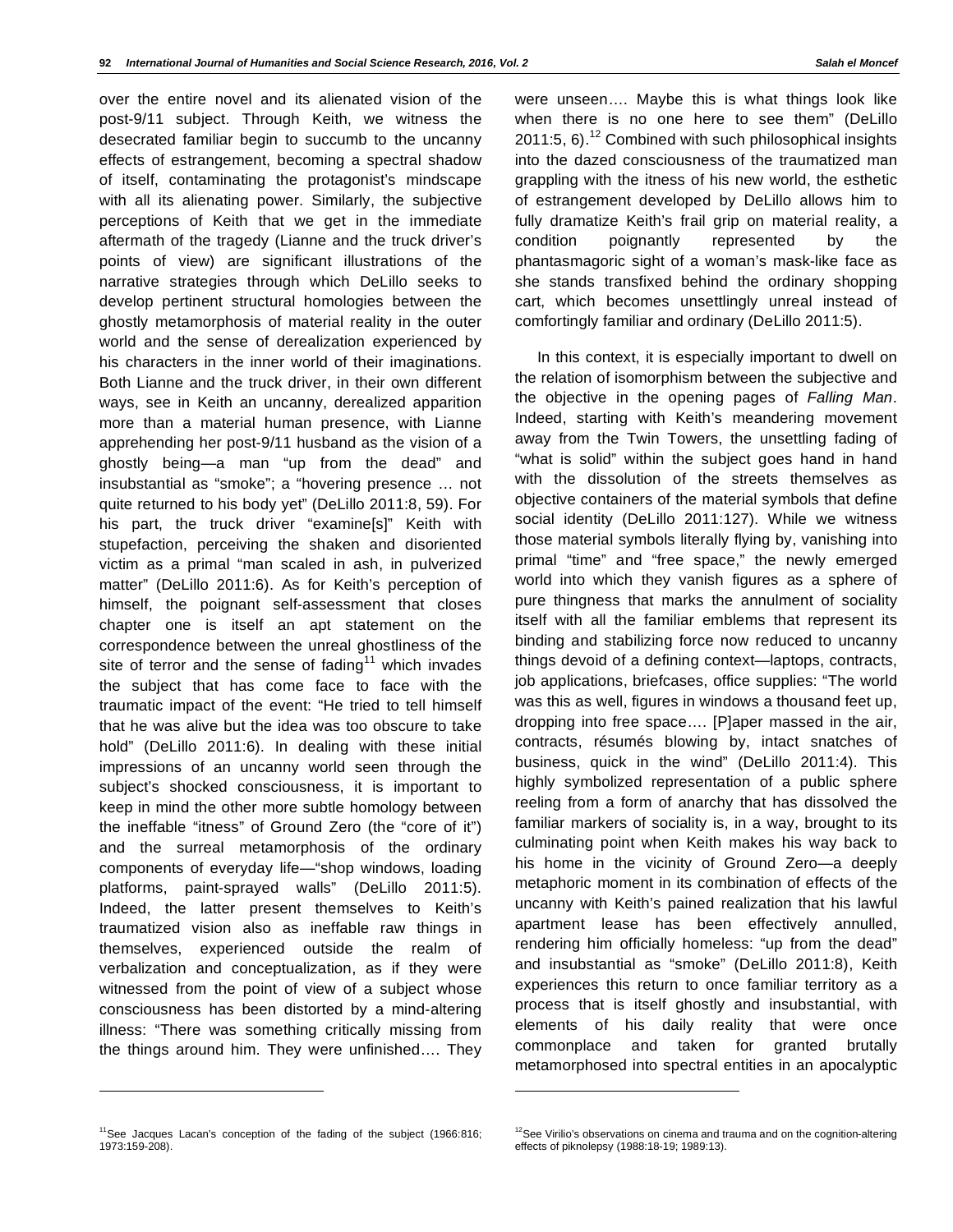scene that is both unfamiliar ("somewhere else") and immaterial under the new veil of ashen ghastliness that has descended on everything:

> The streets and cars were surfaced in ash and there were garbage bags stacked high at curbstones and against the sides of buildings. He walked slowly, watching for something he could not identify. Everything was gray, it was limp and failed, storefronts behind corrugated steel shutters, a city somewhere else, under permanent siege…. He stood … and looked into the haze, seeing the strands of bent filigree that were the last standing things, a skeletal remnant of the tower where he'd worked for ten years. The dead were everywhere, in the air, in the rubble, on rooftops nearby, in the breezes that carried from the river. They were settled in ash and drizzled on windows all along the streets, in his hair and on his clothes. (DeLillo 2011:24-25)

In the new context of a post-9/11 world, familiar elements of the quotidian become alien and uncanny things in a nameless and indefinite "somewhere else," gaining a new unsettling aura even while maintaining some of their original familiarity (DeLillo 2011:25). In the "otherworldly" setting of estrangement surveyed by Keith, even the air has become impossible to take for granted—a reminder of the "burning air" in the infernolike "core" of Ground Zero and of the nameless thingness (the "it") that the buildings have turned into (DeLillo 2011:4). What remains of the two towers has now been metamorphosed into a living symptom of Keith's new condition: his struggle to self-represent and self-conceptualize the horror of the event that has cataclysmically transformed his private history and the history of the city. The ghostly visual textures of this scene of banishment have also become linked with death and the memory of death, which is now seen no longer as an abstract idea but as an incarnate anamnestic trace imbedded in every dimension of the real: the "dead were everywhere" (DeLillo 2011:25). Thus, for all the eerie references to the ghostly intangibility of the setting, this moment of return to the repressed—of diving into the wreck, to use Adrienne Rich's metaphor (1984)—has taken an all too palpable turn, as Keith finds himself revisiting the nightmare of history in its incarnate materiality, quite literally, its horrifying irrepressibility: seeing the twin towers stripped of all their majesty as symbols of the cultural and economic prominence of New York City, reduced to a mass of rubble and tangled iron, Keith suddenly realizes that he has come to revisit, without any hope of closure or consolation, what Slavoj Žižek terms the "substance of the real," an ineffable material presence manifesting as the living kernel of his posttraumatic symptoms (1989:55-84).

That Keith remains confined within the limits of a horrid posttraumatic condition that cannot find a name for the horror is made painfully evident through the recursive ending of the novel and our sudden, unexpected reimmersion into the chaos of the attack.<sup>13</sup> By sheer force of reiteration, DeLillo manages to highlight not only the persistence with which the terrorist event is retrospectively projected in Keith's consciousness, but also the brutality of the trauma's recurrence in memory, since its effects have not been alleviated by the necessary work of mourning: "something always happening … always in the air," like the ghost of Bill Lawton and the returning planes (DeLillo 2011:78). (To put it in T. S. Eliot's terms, the time of Keith's unprocessed trauma—his past—has become "eternally present" in his consciousness, making it impossible for him to "redeem" the past and achieve a measure of wholesome distance from the destructive immediacy of his memories [1971:175].) By the same token, the persistence of the disaster, symbolized by this unexpected return to Keith's shocked consciousness at novel's end, confronts us with a world radically opposed to the sense of "unfailing" architectural and cultural permanence that we always associate with New York City—the same sense of perennity that Nina Bartos, Lianne's mother, associates with the Metropolitan Museum in a highly symbolic reflection on the importance of identity and collective memory: "She looked at what was unfailing. She liked the big rooms, the old masters, what was unfailing in its grip on the eyes and mind, on memory and identity" (DeLillo 2011:11). The chaotic otherworldliness that we witness retroactively with/through Keith at the end of *Falling Man*—the apocalyptic sense of an ending of all sense (Kermode 1968)—is a far cry from the serene feeling of permanence that Nina experiences. From Keith's topsy-turvy vision of the offices inside the building to the disappearance of light and visibility to the demise of any sense of self-recognition, what we are facing here is something that is quite akin to the process of fading

 $13$ Aptly, James Gourley uses the concept of the eternal return in his comments on the significance of reiteration in *Falling Man* (2013:78-83).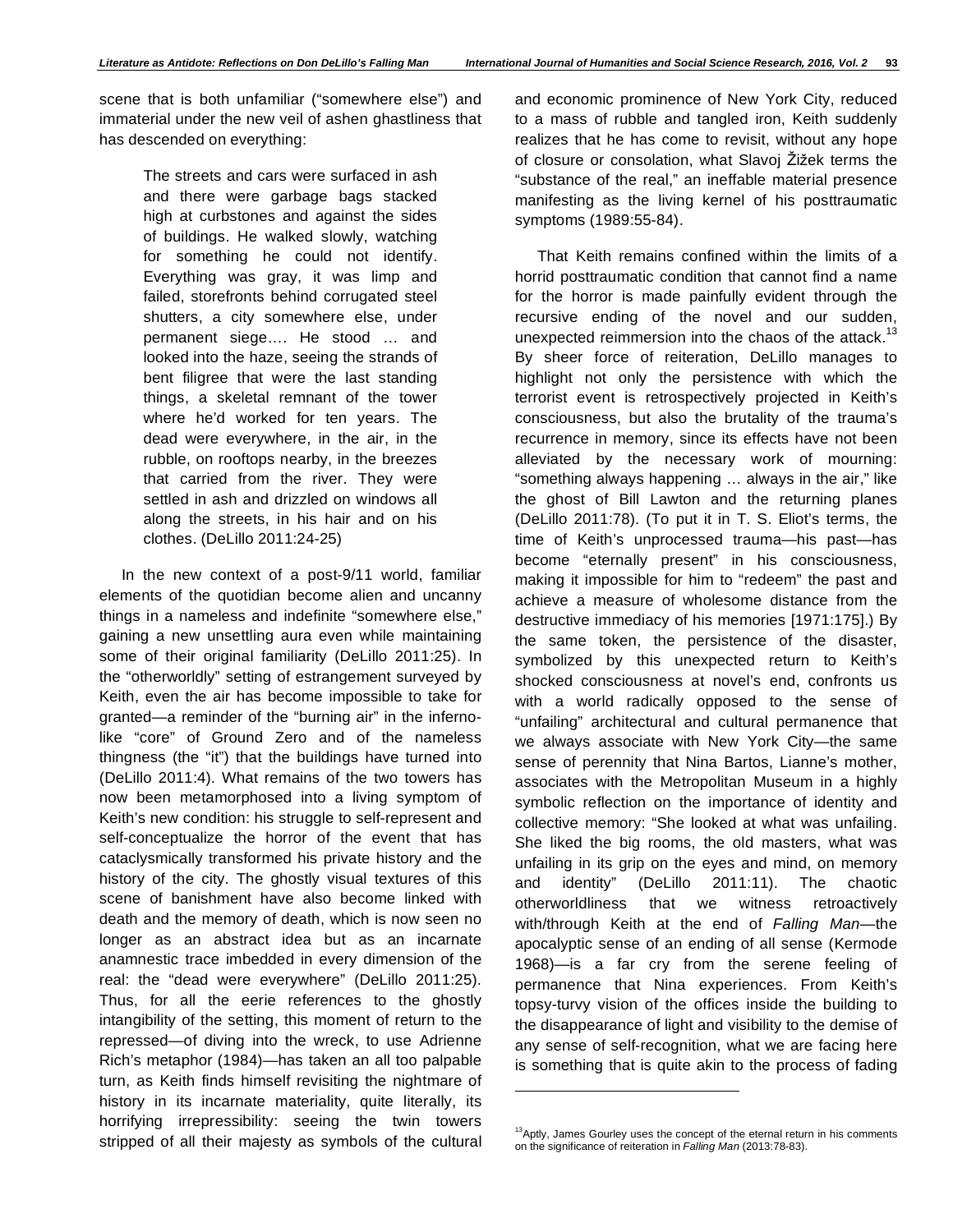and erasure characteristic of Alzheimer's disease. In short, the ominous ending crafted at great risk by DeLillo confronts us not solely with a traumatizing experience of defaced architecture and public space, but also with a far-reaching metaphor that once again highlights Keith's status as emblematic figure: the figure of a man who becomes representative of a world of radical contingency in which the possibility of material and mental erasure has become a tangible part of our postmodernity—a world, in sum, where global terror is a ceaseless menace that threatens to turn the markers of meaning and memory in our world into "vestigial" rubble and "residue[s] of smashed matter":

> The only light was vestigial now, the light of what comes after, carried in the residue of smashed matter, in the ash ruins of what was various and human, hovering in the air above…. He could not find himself in the things he saw and heard…. That's where everything was, all around him, falling away, street signs, people, things he could not name. (DeLillo 2011:246)

Revisiting the metaphor of the birth of a new world that is yet to be named (DeLillo 2001:33-40), the master once again chooses imagery of outer space to highlight his book's finale, comparing the terrorist explosions to the Big Bang and the post-9/11 universe born of them to the inceptive constellations that came into being after that monumental space event. Simultaneously, the linkage to the dissociations and disconnects within the disintegrating consciousness of the Alzheimer's patient are made dramatically evident, as this recollection by Lianne shows:

> She [Lianne] thought of the conversation with Dr. Apter concerning the day when Rosellen could not remember where she lived. This was an occasion that haunted Lianne, the breathless moment when things fall away, streets, names all sense of direction and location, every fixed grid of memory. (DeLillo 2011:156)

Whether it is comparable to the monumental dynamic of the Big Bang or to the cognitive shifts in the mind of the Alzheimer's victim, what we witness in the undoing of the tower's grids and the birth of Keith's new world is ultimately nothing less than the erasure—the temporal "falling away"—of the relatively orderly world that preceded it. Hence the powerful significance of the

uncanny, otherworldly shirt "waving like nothing in this life": a symbol of the new world and the new life that are awaiting us after 9/11—a world where shirts fly (DeLillo 2011:246).

As we begin to delve deeper into the new world of *Falling Man*, we soon realize that the spectral presence of the terrorist other in New York City has become an integral part of life post-9/11, a presence that manifests as an unpredictable, incomprehensible, and highly disruptive symptomatic event that is always about to happen. Viewed from a systemic point of view, the potential eruption of the terrorist in DeLillo's novel represents the always impending possibility of a subversive symptom within a society whose evolution rests on a subtle balance between freedom and coherence: a complex combination of high levels of differentiation and fluidity with stringent criteria of logical consistency and systematism. In this sense, the terrorist's criminal resentment toward the priorities, workings, and ethos of such a society appears to be a mystifying, unexplainable driving motive that leaves most of DeLillo's protagonists at a loss to integrate what happened into a coherent narrative. There is, on the part of the terrorist, an unfathomable willingness to deny his humanity and die for the sake of disruption and transgression: the spirit of *ressentiment* in its worst form (Nietzsche 1989:11 ff.). In this context of utter impenetrability of the motives of the other, the ghostly figure of Bill Lawton presents itself as a symbolically fitting metaphor in a world where the terrorist becomes a spectral "hovering presence" more than a material entity; a world where New Yorkers are literally searching the skies for more weapons of destruction, searching their midst for the presence of more sleeper cells (DeLillo 2011:59). In rather terse and cryptic terms, Martin Ridnour comments on this negative power that the terrorist seems to possess facing a society based on the affirmative values of freedom, diversity, and the optimization of human potential: the sole power of the terrorist pitted against such a society is his nihilistic ""willingness to die, $m<sup>14</sup>$  Martin argues, his acceptance to give himself up to death; and in accepting to die for principles that are fundamentally based on nihilistic hate, the terrorist is always already a ghost "outside life": "'this what happened, it's … outside someplace, on the other side of the world…. You don't

<sup>&</sup>lt;sup>14</sup>See Milan Zafirovski and Daniel G. Rodeheaver's observations on Islamist terrorism as "the product of antagonism to Western liberal modernity turned anti-modern nihilism" (2013: 347-361; 355). On the connections between terrorism and nihilism, see also Badiou (2004:141-64), Bayman (2003:lv-lviii), and Diken (2009:77-82).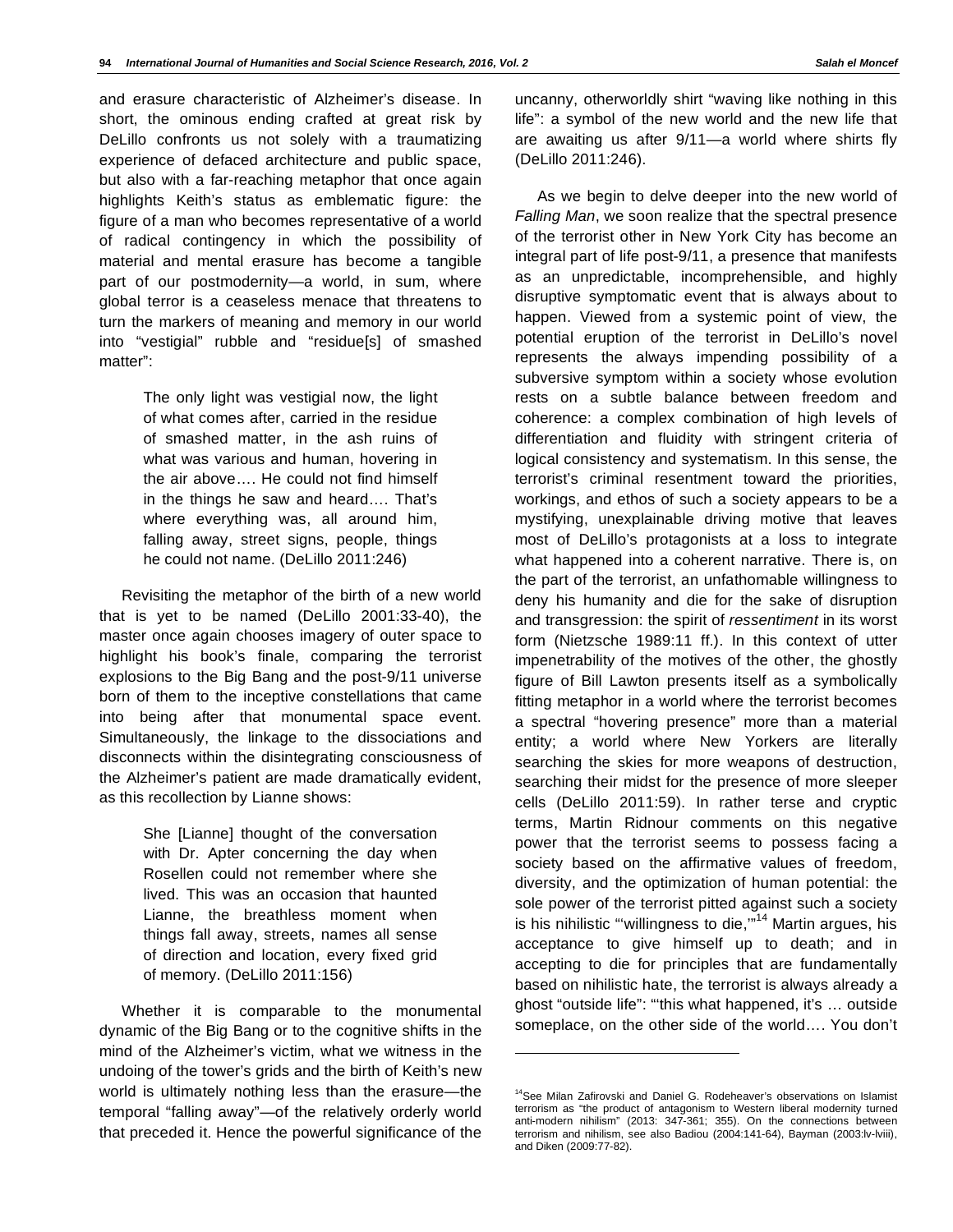*Literature as Antidote: Reflections on Don DeLillo's Falling Man International Journal of Humanities and Social Science Research, 2016, Vol. 2* **95**

know what to do. Because they're a million miles outside your life. Which, besides, they're dead'" (DeLillo 2011:47, 64).

Emerging as an interstitial, "hovering presence" in a terrorized and deeply suspicious urban setting, the ghostly manifestation of the terrorist is first expressed in symbolic terms—as a spectral emanation that has suddenly come to haunt a painting on Nina's wall under the guise of palimpsest forms in the shape of the twin towers: this strange and estranging moment represents the first step in the novel's deeper exploration of the phenomenology of the spectral and its expression in a very specific aspect of fear: the dread of a traumatized consciousness projecting the terrorist event in displaced<sup>15</sup> form within altogether different dimensions of time and reality—once again, the "'twisted powers of imagination'" are crucial here, in this most uncanny moment when Lianne and Martin find themselves grappling with a marginal phenomenon manifested in the interstice between un-being and being (DeLillo 2011:59, 72). Equally important—again, from a symbolic perspective—is Martin's reference to "'being back in another time zone,'" which becomes, in this context, a significant statement on the imagination haunted by the insurmountable ghosts of past trauma, projecting elements from a scarring past experience onto their present apprehension of reality:

> …. "I keep seeing the towers in this still life."

They looked together.

Two of the taller items were dark and somber, with smoky marks and smudges, and one of them was partly concealed by a long-necked bottle. The bottle was a bottle, white. The two dark objects, too obscure to name, were the things that Martin was referring to.

"What do you see?" he said.

l

She saw what he saw. She saw the towers. (DeLillo 2011:49)

This incident marks the persistence of trauma in *Falling Man* as spectral representation—an indefinite

projection that is "too obscure to name"; the creation of an imagination that has succumbed to the dread of recurrence (iteration), projecting the traumatic event as a palimpsest presence trapped in the margin between un-being and being, superposed over the material painting like a ghostly emanation that one remains powerless to conceptualize or name. The metaphoric subtext of this highly symbolized moment is at once subtle and poignantly persistent: aided by the twisted powers of the inflamed imagination, the terrorist insinuates himself quite literally back into the picture, his insidious agency recurring in the form of a ghostly palimpsest trace from the past inscribed onto the layers of the present, haunting them, infiltrating them, in Martin's words, like an airborne virus. The inherently paradoxical, latent, and liminal status of the terrorist present/absent, viral, hauntological—is here given significant conceptual pertinence, one that is entirely independent of the truth content of Martin and Lianne's misperception. Hence, this key moment in DeLillo's novel is perhaps best interpreted in terms of narrativeconceptual strategy—a device that operates like a metaphysical conceit, allowing the author to convey the power of the haunted imagination to project variations on a traumatic event in the form of imaginary perceptions, transforming the subject's relationship not only to space, but also to time as she finds herself experiencing the terrorist event in the form of "something always happening … always in the air," always projected in the mind, in an endless loop of iteration that becomes itself ghostly and interstitial, articulated within the threshold between the material and the imaginary, between un-being and being (DeLillo 2011:78).

The anticipatory power of the imagination (the links that it deftly creates between its projections and an originary traumatic event [Hodgkin and Radstone 2006:6-7, 97-103]) is dramatically rendered in another instance of misperception: Keith and Lianne's confrontation with the "ghost" of Bill Lawton—his provenance from the dark recesses of the twisted imagination in the form of a "mythical" being associated with the deadly planes (DeLillo 2011:72):

> "Either way, you're saying, they're looking for more planes."

"Waiting for it to happen again."

"That scares me," she said.

<sup>&</sup>lt;sup>15</sup>On the relation between anxious anticipation and the imaginary in the traumatic process, see Freud (1936:112 ff.). See also, in a different context, Freud's seminal observations on the twin processes of "displacement" and "substitution" (1941:65).

<sup>&</sup>quot;This time with a pair of binoculars to help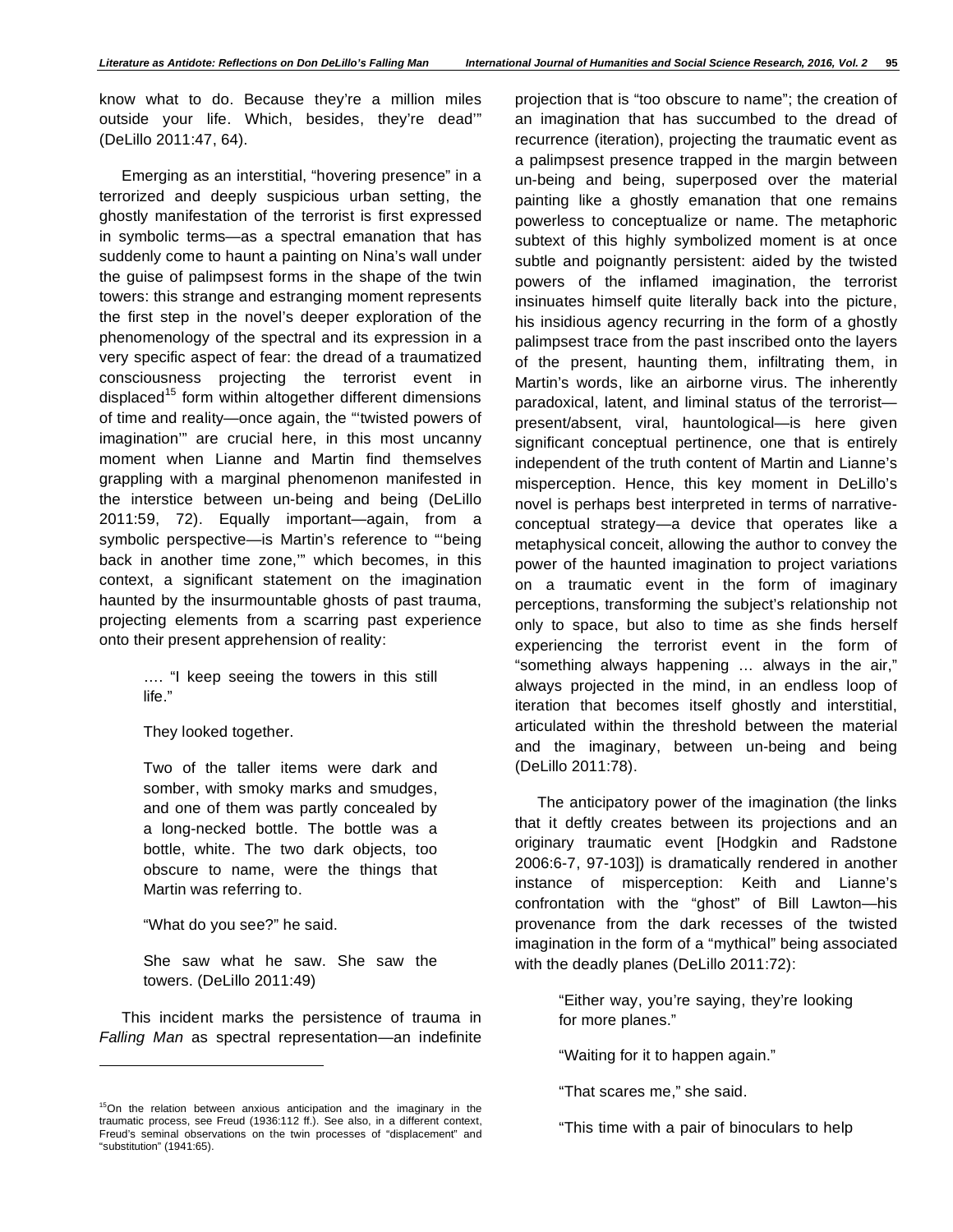them make the sighting."

"That scares the hell out of me. God, there's something so awful about that. Damn kids with their goddamn twisted powers of imagination…."

"They're searching the skies…."

"The name originates with Robert…. Robert thought, from television or school or somewhere, that he was hearing a certain name. Maybe he heard the name once, or misheard it, then imposed this version on future occasions. In other words he never adjusted his original sense of what he was hearing."

"What was he hearing?"

"He was hearing Bill Lawton. They were saying bin Laden…."

"So, together," he said, "they developed the myth of Bill Lawton…."

"Searching the skies for Bill Lawton." (DeLillo 2011:72-74)

The mondegreen, while once again a product of misperception and the twisted powers of imagination, is hermeneutically quite significant in that it highlights not only the mechanisms of creative "displacement" and "substitution" that take place in the traumatized imagination (Freud 1941:65), but also the selfprotective overwriting of the name that is impossible to accept—to name, precisely. As a result of this unacceptability, the name "bin Laden" becomes an encryption within a familiar name that helps make the dreaded presence of the unnamable less uncanny, more recognizable and therefore mentally more manageable. The traumatized children superimposing one version of reality over the too-terrible-to-accept original narrative (the fact that the towers *were* hit) is a process that is quite similar in its functioning to Lianne and Martin seeing the twin towers manifested in cryptic form, so to speak, as ghostly shapes superimposed over the original painting. In the children's case, the overwriting of the original name operates within an imaginary process that consists in substituting a Western name for an Arabic one in order to render the traumatic signifier "bin Laden" more acceptable and therefore intelligible and controllable. At this point, it is also worth noting that as far as the children are

concerned, a similar dynamic of anticipation and selfprotective imaginary distortion is at work on the level of temporality. Indeed, the children's heartbreaking decision to protect themselves and anticipate the coming of Bill Lawton by using binoculars is a temporal strategy—a symptom of the terrorized mind in its attempt to anticipate, to project itself in the future the better to brace against disaster. From a symbolic point of view, "Searching the skies for Bill Lawton" is tantamount to scrutinizing and interrogating the future for signs and portents.

In his dissection of the effects of trauma, DeLillo manages to present us with a haunting image of terrorism as a sinister power that revolves around the existence of the terrorist in New York's collective unconscious as a "limitrophe," inassimilable entity encrypted in paintings, haunting the skies, infiltrating homes. Expressed on a less subjective level, this invasive power of the negatively mythologized other is articulated with an analogous metaphor: viruses and their capacity to propagate and spread according to time cycles that are outside the temporal rhythms of humanity. The equation of the terrorist with airborne viruses is hermeneutically pertinent to the metaphorics of hauntology developed throughout the novel: as Martin sees it, the presence of the terrorist on the margins of Western society is like "'a viral infection [that] reproduces itself outside history"<sup>16</sup> and comes to plague the "'heart of the West'" like a contagious disease from the core of failed periphery countries that figure in the Western imaginary like so many breeding grounds for all sorts of deadly "viruses": "Martin … spoke about lost lands, failed states, foreign intervention, money, empire, oil, and the narcissistic heart of the West" (DeLillo 2011:113). The other as ghost from an ahistorical limbo, marginal being from a marginal failed state, hovering over the historical present like an apparition; the other as "virus" infiltrating the air; the other as a "presence that remain[s] unimaginable" (DeLillo 2011:65). In *Falling Man*, the realization that hell is the other figures at the center of the novel's spectral sensibility. Nowhere is this hauntological conception of the terrorist other as unbearable ghost in the air more creatively rendered than in Lianne's conflict with her neighbor about the oriental music that she cannot decipher and that, from her point of view, appears to be like the "uncanny

<sup>&</sup>lt;sup>16</sup>Baudrillard uses similar metaphorics in his work on extreme phenomena-the "radical other" as "microbe" or evil as viral infection (1990:67-77, 88-94, 119- 80).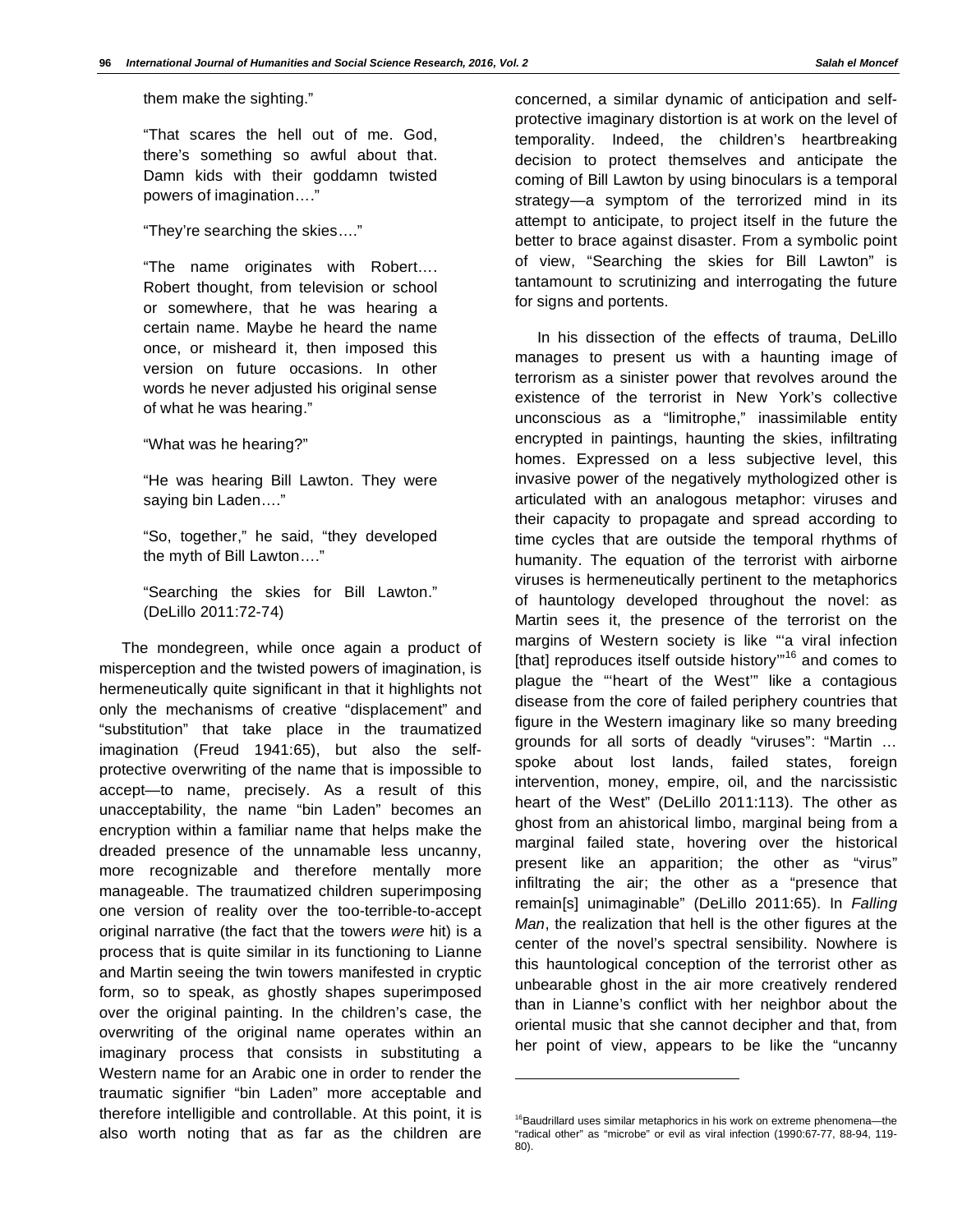ghost" of an "echographical" sound virus that has come to haunt not only the building but also her own home (Wolfe 2008:85).

Ultimately, whether it is narrtivized by DeLillo in the form of apparition, virus, or echographical subtext, the spectral presence/absence of the terrorist in his novel persists as an "unpresentable" phenomenon in Lyotard's sense: an entity that marks a failure of the mind to clearly and directly represent or conceptualize that which is outside its frame of representation or conceptualization. In *Falling Man*, this incapacity to conceptually and verbally "figure out"<sup>17</sup> the terrorist other goes hand in hand with certain defensive mechanisms of rejection that can be theorized in terms of Julia Kristeva's conception of the abject:

> There is, in abjection, one of those violent and dark revolts of being against what threatens it and seems to emanate from an exorbitant outside or inside, cast beyond the possible, the tolerable, the thinkable. It lies there, quite close, but it is inassimilable. It implores, worries…. [The] abject, [a] discarded object, is radically excluded…. A weight of meaninglessness, about which there is nothing insignificant and which crushes me. On the border of non-existence and hallucination, of a reality that will annihilate me if I acknowledge it…. The disgrace of compromise, of the in-between, of treachery. (1980b:9-10)<sup>18</sup>

"'Do I know what to call these people?'" (DeLillo 2011:64). In DeLillo's novel, the incapacity to name or conceptualize the evil motives behind the terrorist act,<sup>19</sup> to attribute them to an identifiable chain of causation (political, social, psychological), forms a wall of abjection against which all discourse flounders, including the discourse that expresses rage and deconstruction of the other through verbal violence (name calling). Accordingly, the terrorist other eventually comes to represent an unmappable

l

exteriority in relation to conventional thought and imagination—an indefinable "'outside someplace'" (DeLillo 2011:64) that is "beyond the possible, the tolerable, the thinkable" (Kristeva 1980b:9). $^{20}$  Even as she struggles with Alzheimer's, Anna C., one of the patients in Lianne's workshop, acknowledges the aporetic nature of trying to name the abject: when one cannot find a discursive place for such destructive negativity within an ordinary frame of reference, one is simply left with silence. The terrorist's fundamental motivation is so deeply rooted in negation and exclusion of the other that one fails to conceptualize and express his position in terms of difference, radical dissent, or even anarchy. However, even while she acknowledges her failure to conceptualize the terrorist, to include him within the realm of the verbally expressible (including the negative verbalization of name calling), Anna C. still manages to find a deeply therapeutic channel for her ineffable grief, her sense of grievance at the terrorists' transformation of one of the most significant instruments of communication between human beings (an airplane) into one of the deadliest weapons of negation of the other. Trying to "'think'" (conceptualize) or name the abject motives of an individual who has espoused such deadly negation as a world vision and prime existential directive is "'way too big,'" she argues, it is "'outside'" the realm of the conceivable and the expressible (DeLillo 2011:64);<sup>21</sup> it is unspeakably abject:

> "But this, what happened, it's way too big, it's outside someplace, on the other side of the world. You can't get to these people or even see them in their pictures in the paper. You can see their faces but what does it mean? Means nothing to call them names. I'm a name-caller from before I was born. Do I know what to call these people?... [Y]ou can kill [a] person in your mind a thousand times … you could think it, you could see it in your mind and get some trade-off from that. But here, with these people, you can't even think it. You don't know what to do. Because they're a million miles outside your life. Which, besides, they're dead." (DeLillo 2011:64)

 $\overline{a}$ 

<sup>&</sup>lt;sup>17</sup>See Goux's reflections on the "non-figurable" (1978:18-9, 65-99).<br><sup>18</sup>The above quoted excerpt is my translation. See also Kristeva on "asymbolicity" and the practice of postmodern literary experimentation with extreme phenomena as "an 'experience of limits'" (1980a:138-39).

In Baudrillard's reflections on terrorism as a form of "radical otherness," the in-between of the terrorist's abjection, its philosophical inconceivability, does not so much stem from the latter's incomprehensible motives as from the limits of Western representations in *naming* those motives—the positing of the terrorist's intentions as a source of horror that is quite literally unthinkable (1990:88-92).

 $20$ Cf. Michel de Certeau's theorization of the status of the ethnic other as a "text-*off*" within the discourse of Western historiography (1992:1-55, 209-68; 249). See also Certeau's reflections on the "absent" other of history (1973:171- 80).

 $21$  For Baudrillard, it is the terrorist's radical negation of the other that makes him "unintelligible" and, by the same token, a "radical other" (1990:89).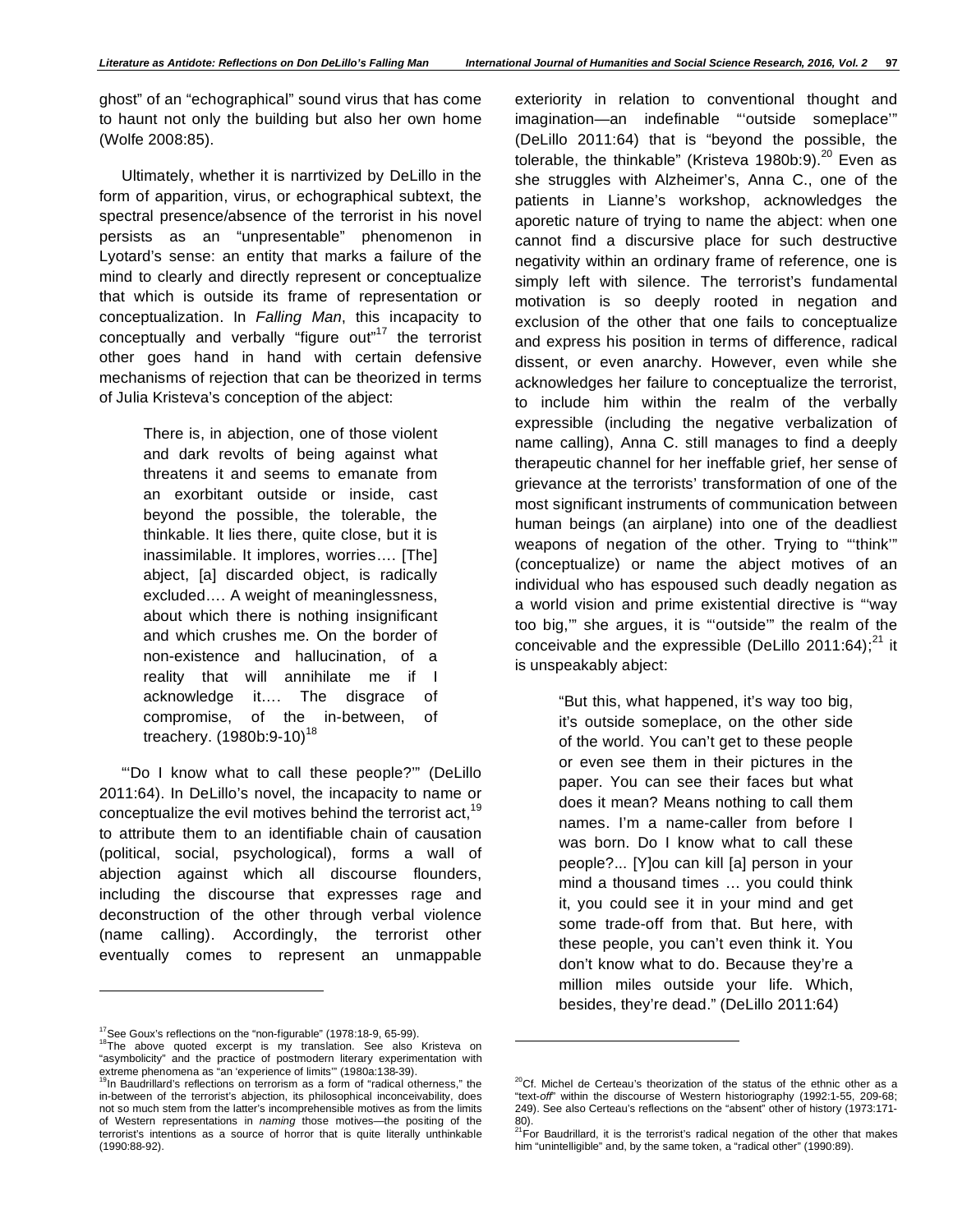It is perhaps precisely as an attempt to conceptualize and map the mind of the terrorist other that DeLillo undertakes his riskiest narrative experiment in *Falling Man*: a foray into the minds of the terrorists in their sleeper phase, as they train and prepare for the attacks; a dissection of the minds of men who have espoused death totally—as an existential purpose, as a mode of self-expression, and as the highest instrument of spiritual elevation. An attempt, then, to map the extreme territory of an "outside" of Western society—a realm dominated by ideas that represent the diametrical opposite of the affirmative foundation of Western postmodernity: men who posit the will to selfannihilation as a life motive—an existential finality so deeply internalized and affirmed that it becomes a religion in its own right.

In exploring the world vision and psychological makeup of his fictional terrorists, DeLillo makes it possible for the reader to learn a significant lesson about the power of Nietzschean *ressentiment*: its capacity to pervade every level of experience with a form of negativity that is all the more insidious for being potently life-validating as a form of self-surpassing—an illusory force that allows the terrorist to transcend his powerless humanity and project a fantasized image of himself that is far more positive than the hated other, far more positive than the life of helplessness that he seeks to supersede through self-sacrifice.<sup>22</sup> The most important philosophical element that emerges from DeLillo's exploration of the radically negative consciousness of the terrorist is the deep homology between a nihilism that has evolved into an allconsuming world vision ("[t]here is no purpose" to/in life other than "shock and death") and the terrorists' egotistical reduction of Americans to the nothingness of "empty space" (DeLillo 2011:177). In a moment of Sadean negation of the other as sovereign human being (Blanchot 1953), Hammad sums up the terrorist's objectification of Americans through a vision that is so radically exclusive of any sense of humanity that the future victims are perceived as "invisible" beings from the outset—immaterial ghosts whose lives are seen as devoid of meaning and finality, deprived as they are of the martyr's "love [of] death" (DeLillo 2011:177), the only higher knowledge that matters:

> Hammad pushed a cart through the supermarket. He was invisible to these

l

people and they were becoming invisible to him. He looked at women sometimes, yes, the girl at the checkout named Meg or Peg. He knew things she could never in ten lifetimes begin to imagine. (DeLillo 2011:171)

Keeping in mind Blanchot's remarks on the radical "egotism" and "absolute solitude" of the Sadean self as "Unique Being" (1953:690, 706 passim), the nihilism that we observe in DeLillo's terrorists is discernible through Hammad's self-definition as unique and "chosen" in comparison to the fantasized invisibility and lack of knowledge of the other (DeLillo 2011:174). Hammad finds a justification for his perfidious life and his horrid choices through this form of distinction and uniqueness that he affirms against and in negation of the depth and specificity of other human beings. Affirming the self and its higher purpose by relegating the other to the realm of invisibility: that this nihilistic self-affirmation through ontological voiding of the other is rooted in negation of life as a whole becomes increasingly evident in DeLillo's analysis of the mind of the terrorist as the author focuses on one key premise of the terrorist's destructive world vision: the principle that "death is stronger than life" and that the ultimate life purpose of the terrorist as unique being is to rise above a purposeless world in order to "close the distance to God" and achieve unity with God through an act that allows him to transcend his humanity(DeLillo 2011:172). A radical *Aufhebung* of any form of worldly attachment and in the process a radical negation of the substance of one's connection with humankind: there cannot be a more definitive nor more egotistical form of self-distancing from humanity than the positing of the terrorist's self as unique and chosen in its connection to the essence of the divine, in its unbridgeable superiority to the rest of humanity. Ultimate expression of negativity, the terrorist's urge to transcend his humanity by leaving it behind him is a radical form of resentment toward and denial of one's links to humanity—a twofold process that results in a negation of all ties to the world of material experience and a projection of the self entirely within the realm of transcendence that death will usher in. The terrorist's quest for oneness with God is born in his utter hatred of and contempt for the one thing that connects him to the rest of humanity: life as we know it, which, in the terrorist's vision, becomes illusory as "dust" and empty of meaning and worthy purpose (DeLillo 2011:174).

In a moment of great analytical insight, DeLillo manages to demonstrate how easy it is to mistake the

 $^{22}$ See Rashmi Singh on terrorism and the psychology of self-sacrifice (2011:10-17, 75-118).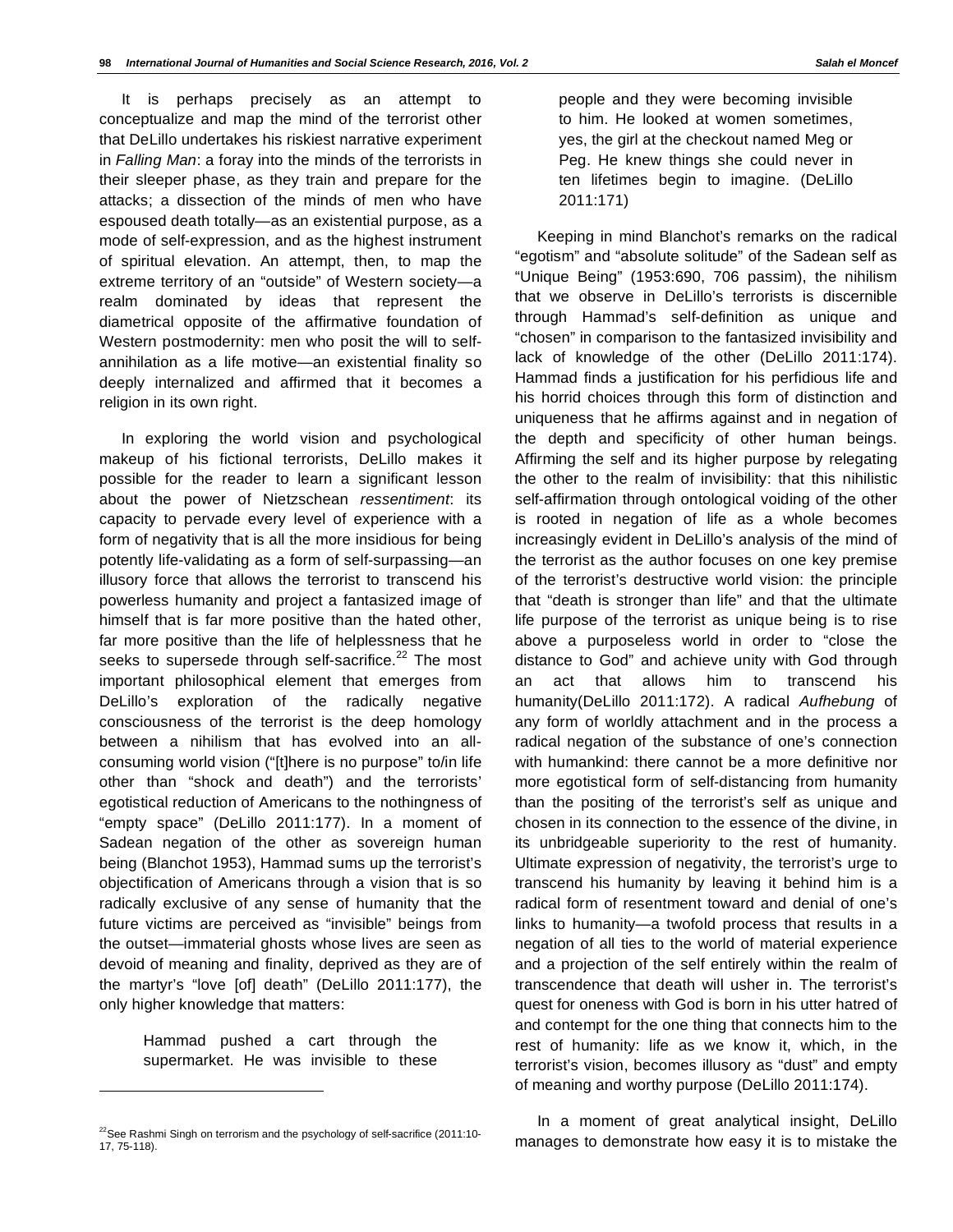terrorist's destructive, nihilistic rage against life for mystical ascesis (Martín Salván 2010:148 ff.) and quietist relinquishment of the incessant temptations imposed by our consumption-and-status-obsessed societies:

> One man on a visit did not know the name of the town they were in, outside another town called Venice. He'd forgotten the name or had never learned it. Hammad thought it didn't matter. Nokomis. What does it matter? Let these things fade into dust. Leave these things behind even as we sleep and eat here. All dust. Cars, houses, people. This is all a particle of dust in the fire and light of the days to come. (DeLillo 2011:174)

Reduction to dust of the world in which we live: this is the core driving force behind the credo of the terrorist expressed in metaphoric form. Seen through Hammad's stream of consciousness, a key aspect of the terrorist's intransigent mind is predetermined by this radical devaluation of the world: in order for the terrorist to do what he has resolved to do, he must give up trying to discern any sense of meaning and worth in our worldly existence, having chosen to exit life. The pseudo-ascetic self-neglect and negation of self-image that the terrorists undergo before their crime is a dramatic indication of their nihilistic acceptance that nothing matters—not even a fresh set of clothes and a clean body—in a purposeless world that is soon to be left behind:

> He sat in a barber chair and looked in the mirror. He was not here, it was not him…. He wore the same shirt and trousers every day into the following week and underwear as well … clean or dirty didn't matter…. The radio plays news, weather, sports and traffic. Hammad does not listen. He is thinking again, looking past the mirror, which is not his, and waiting for the day to come, clear skies, light winds, when there is nothing left to think about. (DeLillo 2011:175, 178)

This form of nihilism represents a negation of self and world and otherness so inhuman that it requires a strong moral force to bolster its devastating power: religious righteousness, or the positing of the terrorist's life choices in radical opposition to the supposed faithlessness of the non-Muslims, the people who end up condemned en masse as dwelling in *kufr* (unbelief):

Here they were in the midst of unbelief, in the bloodstream of the *kufr*. They felt things together, he and his brothers. They felt the claim of danger and isolation…. There was the claim of fate, that they were born to this. There was the claim of being chosen…. There was the statement that death made, the strongest claim of all, the highest jihad. (DeLillo 2011:174)

Here, predestination is presented as the ultimate comfort of the man driven by *ressentiment*: a being so powerless facing a world in which he perceives no sense or solution; so utterly egoless that he chooses to surrender his freedom to a higher authority that scripts his existence and fates him for a sacrifice that will become the ultimate expression of his distinction: splitting the universal bond that ties him to humanity, the bond of life. Besides this urge to forgo the sense of autonomy that defines our humanness for the sake of a fantasized transcendent self predestined and moved by a higher force, there is, paradoxically, another equally important driving force that impels the terrorist: the selfvalidating fantasy of election projected by the ego of the unique being—a delusional definition of the martyr as a rare individual chosen by divine fiat, invested with the power to appropriate the other's life, to use the other as a pre-text in the narrative of his union with God:

> But does a man have to kill himself in order to count for something, be someone, find the way?

> Hammad thought about this. He recalled what Amir had said….

Amir spoke in his face.

The end of our life is predetermined. We are carried toward that day from the minute we are born…. This is not suicide in any meaning or interpretation of the word. It is only something long written. We are finding the way already chosen for us….

But what about this, Hammad thought. Never mind the man who takes his own life in this situation. What about the lives of the others he takes with him?...

Amir said simply there are no others. The others exist only to the degree that they fill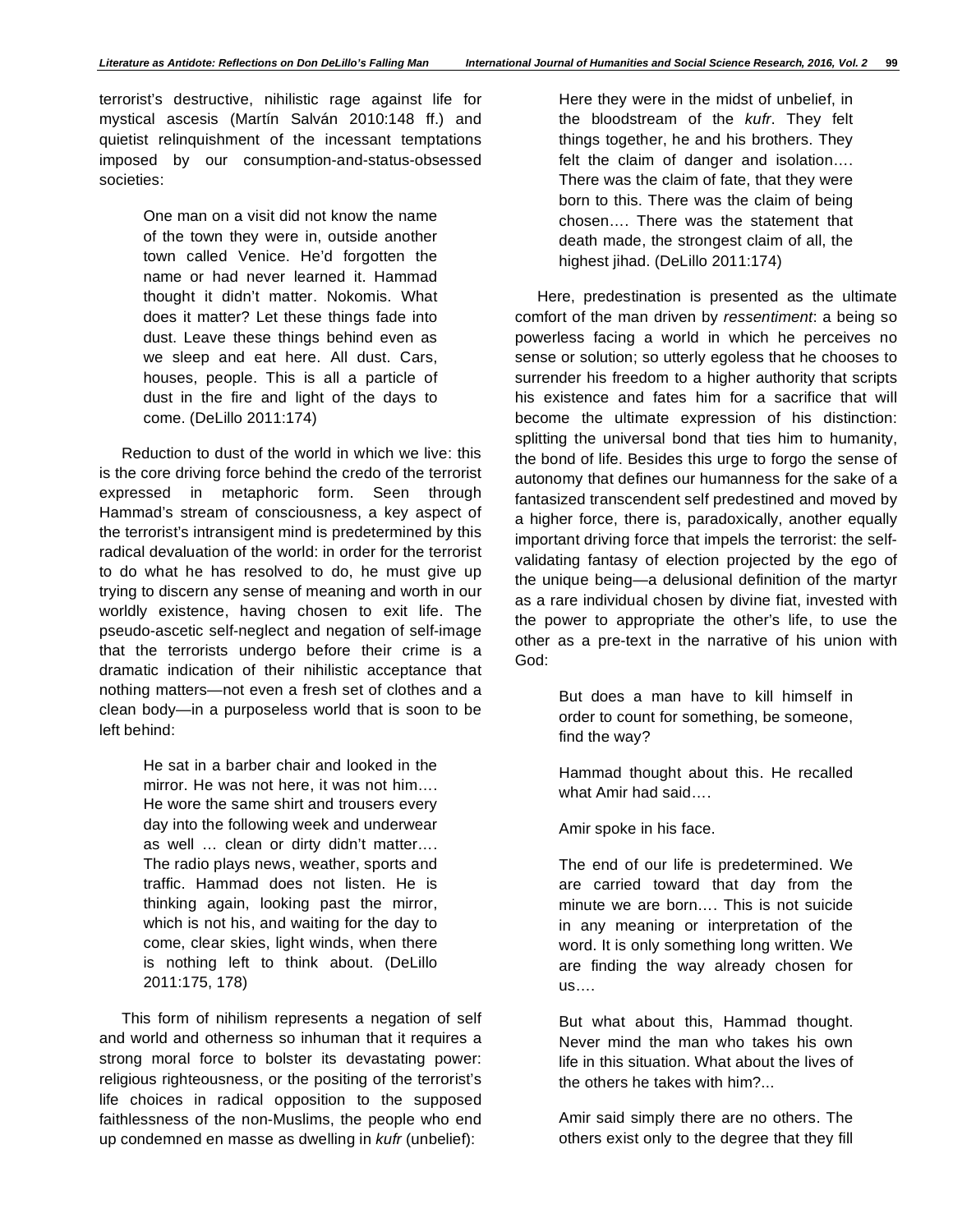the role we have designed for them. This is their function as others. Those who will die have no claim to their lives outside the useful fact of their dying.

Hammad was impressed by this. It sounded like philosophy. (DeLillo 2011: 175-76)

While DeLillo's detailed focus on the thought processes of the 9/11 terrorists indicates the substantial attention he devotes to analyzing the psychological motivations of the members of the terrorist cell, the author literally goes out of his way (narratively speaking) to emphasize the fact that the harsh realities of terrorism and its work of violent systemic subversion are not specific to radical Islamism. Hence the relatively lengthy parenthetical excursion into Martin's past—his former life as Ernst Hechinger. In a deft twist of plot, the author turns our readerly expectations upside down by confronting us with the dark side of Martin's life: his past involvement with left-wing anarchism and terrorism—radical and subversive European-bred movements that arose in reaction to the complexification and global ramification of late capitalism. Through DeLillo's exploration of Martin's somber past, we become acquainted with a certain type of European leftist groups that saw no way of dealing with the increasing ramification and global reach of capitalism except through terrorist action. In a horrifying moment that represents a strange mix of confession, revelation, and tawdry provocation, Martin seems to reconnect with his terrorist past as a possible sleeper cell member and funder of terrorist activity, revealing a deeply shocking vision of the twin towers as the natural accursed share $^{23}$  in a capitalist system that has, according to him, grown excessively powerful and overweeningly fond of displaying its power. In his highly irresponsible and hateful take on the destruction of the twin towers, the art dealer suddenly reveals his dark side by interpreting the World Trade Center as a sacrificial object in the most primitive sense:

l

"But that's why you built the towers, isn't it? Weren't the towers built as fantasies of wealth and power that would one day become fantasies of destruction? You build a thing like that so you can see it come down. The provocation is obvious. What other reason would there be to go so high and then double it, do it twice? It's a fantasy, so why not do it twice? You are saying, Here it is, bring it down." (DeLillo 2011:116)

As if leaving us to contemplate the causes and consequences of these dreadful words, DeLillo inserts an implicit ellipsis at this point in the novel. This is then how the author decides to structure the mystifying retrospective sections on Martin as Ernst Hechinger: a ruthless statement followed by a long elliptical gap, then resumption, twenty-eight pages later, of the dissection of a *ressentiment*-driven man who once chose (or was closely involved with) terrorist subversion as a belief system and as a form of social action. As this unexpected cloud of suspicion begins to hover over Martin, DeLillo indirectly and effectively uses his past to deconstruct recent myths developed around the figure of the Middle Eastern other as a "naturally" subversive presence within Western societies—radically opposed to their way of life, inherently inimical to their interests. $24$  What DeLillo teaches us through this exploration of Martin's dreadful past is that "the enemy within" can come from any quarter, that subversive anti-systemic movements in Western societies do not have any specific ethnic or religious coloration. One significant conclusion can be made based on this dark chapter in Martin's life. DeLillo's retrospective parenthesis appears to be a cryptic attempt on the author's part to debunk negative fantasies about the Middle Eastern other as essentially antithetical to Western postmodernity and the increasing levels of socioeconomic complexity that it presents. In exploring the European terrorist's radical rejection of that complexity, DeLillo not only manages to generalize the problematic of terrorism as extremist dissent by taking it beyond the sphere of the Middle Eastern other, he also manages to confront us with the broader ethical question of trust: the vital necessity in our increasingly diversified and interrelated global system to learn to trust the other without fully knowing

<sup>&</sup>lt;sup>23</sup>Martin Ridnour's Faustian position and the unspeakable anarchism and ruthlessness that it presupposes is evocative of Georges Bataille's conception of the accursed share (1967:95 passim). In Bataille's theory, the dynamic of the accursed share is based on a form of antiutilitarian "destruction whose essence is to consume *without profit* that which might remain in the bondage of useful deeds.... The [object of destructive consumption] is a surplus taken from the mass of *useful* wealth. And it can only be withdrawn in order to be consumed without profit.... It is the *accursed share* from the moment it is chosen.... But its curse wrests it from the [commodified] *order of things*" (1967:95-97; my translation). See Derrida's analysis of Bataillian economy (1967:373-407) and Jean-Joseph Goux's critique (1990) of both Bataille's accursed share and Baudrillard's conception of a symbolic economy based on "fundamental negation of value" (1976:256-68; 262) as it is defined in the market economy.

 $24$ See DeLillo's position on the question of Middle Eastern otherness (2001:34 ff.). See also Marie-Christine Leps's elaboration on DeLillo's position (2010:188-90).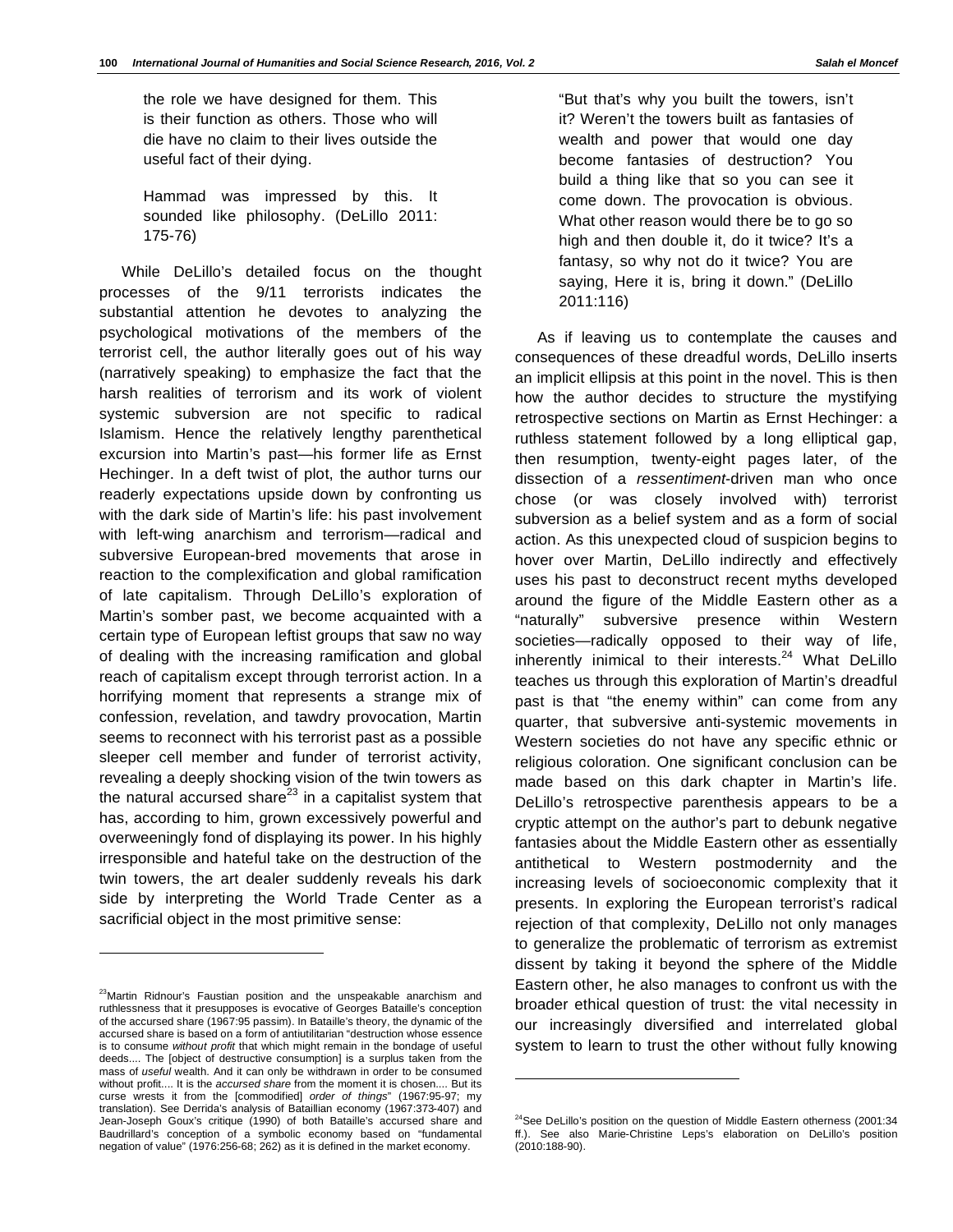her/him—to accept, in other words, to assert the salutary primacy of trust in the Luhmannian sense (Luhmann 2014) as well as in the sense of the "enlightened catastrophism" theorized by Jean-Pierre Dupuy (2002). Based on Nina's assessment of her relationship with Martin, it is sometimes even healthier not to know the other fully even as we decide to trust them, adopting a carefree attitude and accepting to live side by side with them. In this sense, the excursion into Martin's former life as Ernst Hechinger is a particularly apt narrative device through which DeLillo seeks to deconstruct pathological fears of the Middle Eastern other even while attempting to emphasize the radical otherness and opacity of every human being—a measure of the depth and complexity of human psychology and motivation:

> "All these years. Never forcing the issue. Look at the man he's become, the man we know. Isn't this the kind of man they [his wealthy clients] would have seen as the enemy? Those men and women on the wanted poster. Kidnap the bastard. Burn his paintings."

"Oh I think he knows this. Don't you think he knows this?"

"But what do you know? Don't you pay a price for not knowing?"

"It's my price. Shut up," her mother said. (DeLillo 2011:148)

Laying aside the question of trust, let us keep in mind that what *we* get to know through the Ernst Hechinger parenthesis is quite pertinent to the narrative status of *Falling Man* as a profoundly analytical, nearly clinical document: the novel's status, in other words, as an almost Fryean anatomy (Frye 1957)—a carefully subdivided multipartite exploration of the intersubjective social terrain on which extreme phenomena emerge and a multilayered examination of the traumatic effects that accompany such phenomena as well as the potentials for healing. Thus, what we witness in the odd dialogic confrontation between mother and daughter is more than an attempt to deal with the tangled ethics involved in a complex relationship. Lianne's strange conversation with Nina ends up being a sort of taxonomy of the extremist mind that presents us with interesting elements of structural and ideological isomorphism between the leftist sleeper cell and the jihadist one. Through Nina's revelations, we learn that both radical structures are driven by universalistic and unitary ideological visions that are theorized by a group of influential demagogues:

> "He thinks these people, these jihadists, he thinks they have something in common with the radicals of the sixties and seventies. He thinks they're all part of the same classical pattern. They have their theorists. They have their visions of world brotherhood…. He's here, there and everywhere."

"Operating under a false name," Lianne said. (DeLillo 2011:147)

Universalism and a sense of a unified solemn mission determined by a historical context that leaves the terrorist no choice but to assume his historical position: the leftist extremists, according to Martin, are similar to the jihadists in that they were guided by a similar conception of a greater historical calling projected globally, a grand emancipatory narrative (Lyotard 1985:xxiii-xxv): "'What was [Martin] waiting for?'" Lianne asks her mother—a question charged with symbolism (DeLillo 2011:146). "'History,'" her mother replies, "'[t]he call to action'" (DeLillo 2011:146). Along with the sense of being guided by a historically predestined cause that must exteriorize and actualize itself on a universal scale, what emerges from Nina's account is another interesting aspect of the extremist mind that I have associated with Nietzschean *ressentiment*: it is that nihilistic urge that finds its origin in the oppositional negation with which the extremist faces the world of otherness and difference alike—a reduction of the immense diversity of the Western World to an illusory consumerist wasteland that must be resisted through a radical attitude of "renouncing":

> "Do they [the jihadists] make him nostalgic?"

"Don't think I won't bring this up."

"Bare walls. Nearly bare, you said. Is this part of the old longing? Days and nights in seclusion, hiding out somewhere, renouncing every trace of material comfort. Maybe he killed someone." (DeLillo 2011:147)

The European radical's elated feeling of a unique historical mission, of an egoless self-surpassing *through* the mission, culminates in the same sense of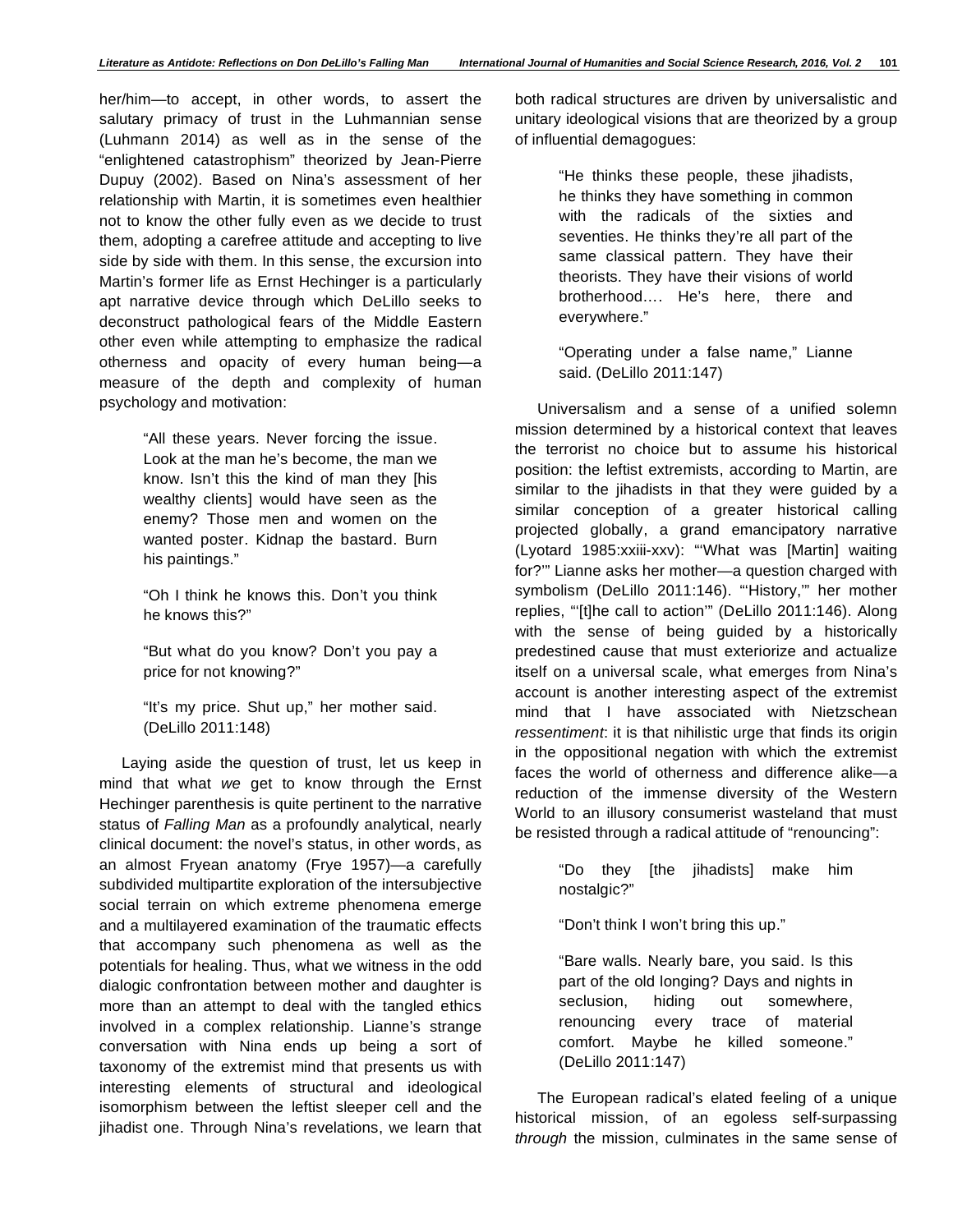pseudo-ascetic detachment from the world that is characteristic of the jihadist. Despite the jittery disjunctions of the conversation between mother and daughter, what the exchange reveals on the metanarrative level is DeLillo's complex analytical approach as he seeks to shed light on another aspect of Islamist extremism: the fact that the radical disaffiliation from society chosen by the jihadist might ultimately be a form of "anti-modern nihilism" originating in a sense of deep alienation from postmodern capitalism both as a socioeconomic system and as a world vision (Zafirovski and Rodeheaver 2013:355). As is obvious from Keith's firsthand experience with collective death and the disorders it has engendered in him, the hopeless intransigence and deep virulence of the Islamists' antimodernist militancy is not only a highly dangerous form of social disaffiliation, it is also a profoundly pathogenic force with devastating effects on the individual who becomes exposed to it. It is to this question—the deeply pathological aspects of grief caused by terrorist action—that I will now turn.

#### **Trauma, Temporality, and the Three Imperatives of the Wounded Consciousness**

As argued earlier, Keith's reaction of revulsion facing death and destruction near Ground Zero marks the beginning of a complex posttraumatic ailment: his adoption of a mechanism of self-protective denial, the central element in what may be described as an unavowed strategy of flight and self-induced amnesia. As we follow the protagonist through his brief affair with Florence Givens, we come to observe a significant difference between the two characters: while Florence is active and emotional, dealing with her traumatic experience through retrospective narration, Keith remains withdrawn from the event and from those among his friends who survived it; his cognitive experience of the quotidian in his home and outside is marked by a sense of derealization and affective disengagement. As his wife rightly observes, besides suffering from PTSD, Keith is also plagued by a complex combination of grief and survivor guilt that manifests most painfully in his refusal to accept the fact that he is alive and that the city is still alive and whole and safe from the destruction he has witnessed. With various aspects of his daily life feeling "familiar but mean[ing] nothing to him" (DeLillo 2011:66) Keith finds himself increasingly withdrawn from New York City, both affectively and cognitively:

He noticed things, all the small lost strokes of a day or a minute, how he licked his thumb and used it to lift a bread crumb off the plate and put it idly in his mouth. Only it wasn't so idle anymore. Nothing seemed familiar, being here, in a family again, and he felt strange to himself, or always had, but it was different now because he was watching. (DeLillo 2011:65)

Quite expectedly, this uncanny experience of a derealized daily experience results in Keith's failure to use the cleansing flow of time in order to come to terms with the burden of the past and project himself into a safe and protected world in the future: that past is, tragically, "still close to [him]…. Not like something happening yesterday but something always happening … always in the air" (DeLillo 2011:78). With Eliot's dictum in mind—"If all time is eternally present/All time is unredeemable" (1971:175)—we could argue that Keith's decision to partly relocate to Las Vegas may possibly be a subterfuge that marks his unconscious desire to evade the nightmare of history (the constant presentness of the past) by cultivating a form of staged disappearance through sheer speed and movement, as if this lifestyle shift is a way for the tormented man to come to terms with his ephemerality by representing his own disappearance to himself in a cyclical manner. As far as this particular aspect of Keith's denial is concerned, Lianne's healthy confrontation, painful as it is, represents an apt pronouncement on her husband's ailment and the unavowed nature of its stratagems and entanglements:

> "But I know what's happening. You're going to drift away. I'm prepared for that. You'll stay away longer, drift off somewhere. I know what you want. It's not exactly a wish to disappear. It's the thing that leads to that. Disappearing is the consequence. Or maybe it's the punishment."

> > […]

There was one final thing, too self-evident to need saying. She wanted to be safe in the world and he did not. (DeLillo 2011:214, 216)

Here, Lianne's interpretation of the twofold process at work in Keith's new lifestyle choice—denial of the past through relocation to Las Vegas and an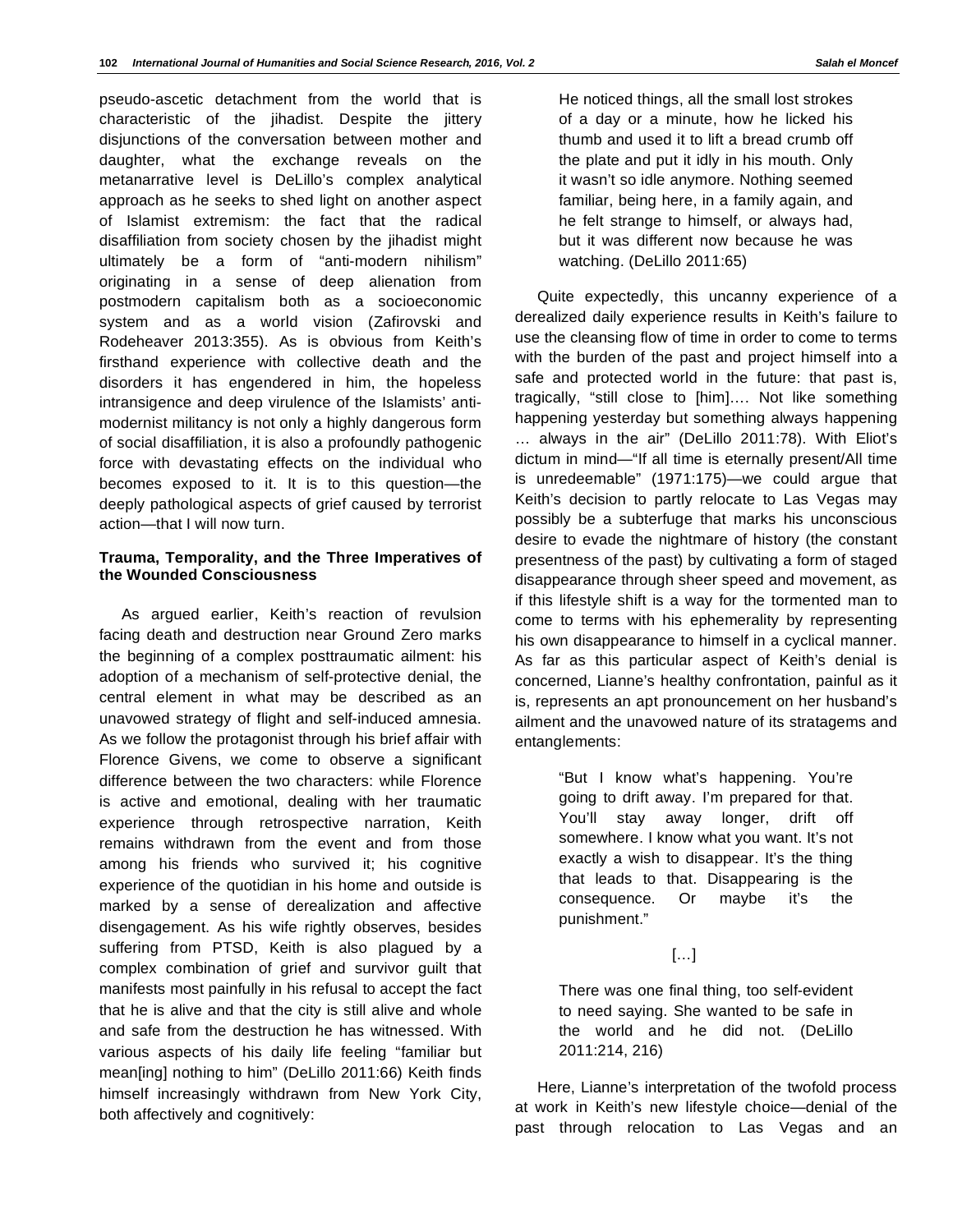unconscious wish to disappear like the other victims is strongly evocative of Freud's description of the processes involved in the management of trauma through anticipatory scenarios:

> Now it is an important advance in selfprotection when [a] traumatic situation of helplessness is not merely awaited but is foreseen, anticipated…. I anticipate that a situation of helplessness will come about…. I will anticipate this trauma; I will act as if it were already present…. The ego, which has experienced the trauma passively, now actively repeats an attenuated reproduction of it with the idea of taking into its own hands the directing of its course. (1936:112)

As we witness the unfolding of the marginal relationship between the two survivors of the tragedy, Florence and Keith, we soon realize that their struggle with trauma is expressed in terms of a symptomatic "mark" from the past—a traumatic wound that interferes with their daily lives(DeLillo 2011:89). In their attempt to come to terms with the mark together, Keith and his lover find themselves engaged in a different type of hauntological scrutiny in which the ghost that haunts memory and perception is not the presence of the terrorist but the difficult-to-trace residue of traumatic content that invades the mind from conscious or unconscious sources, destabilizing perception and the sense making faculties like a virus, interfering with wellbeing and the capacity to affirm the beauty of life. In this process of deciphering the intangible mark of trauma that haunts him from the past, Keith relies on Florence's narrative in order to recover the experience to which he refuses to return, "noting every detail" of her retrospective contemplations, "trying to find himself" through her words but always failing to participate with his own narrative of that fateful day (DeLillo 2011:59). Like the victims of Alzheimer's, Florence is trying to come to terms with the sense of "loss" and "diminishing returns" that the status of survivor has introduced into her life, obliging her to reflect on the possibility of accepting her condition by acknowledging "'how small we are'" and by "'put[ting] it in God's hands'":

> There was an element in Florence that was always close to some emotional distress, a memory of bearing injury or sustaining loss, possibly lifelong, and the laughter was a kind of shedding, a physical deliverance from old woe, dead

skin, if only for a moment…. She talked about the tower, going over it again, claustrophobically … it was inside them now … he needed to hear what he'd lost in the tracings of memory. This was their pitch of delirium, the dazed reality they'd shared in stairwells. (DeLillo 2011:60, 90- 91)

To relinquish one's capacity to analyze and anticipate the effects of trauma is, in some regards at least, similar to the process of accepting the diminishment of mental faculties that an Alzheimer's patient has to endure. Unlike Florence and the passive fatalism that enters into her life after the tragedy, Keith adopts a more insidious form of passivity, one that is indicative of a tendency toward escapism and withdrawal from the task of tackling both the traumatic event and his own reaction to it. As we witness Keith's marginal, dazed existence in New York after the tragedy, it is impossible for us as readers not to empathize with his decision to partially relocate to Las Vegas in order to avoid facing the burden of both private and collective history in New York. Keith's refusal to go through the grief process and consciously engage his trauma is, in many ways, a form of selfprotective numbing against the hazards of tackling the complexities and intricacies inherent in processing the past as a whole. For in *Falling Man*, memory presents itself not only as a component of identity that is marked by deteriorations and traumatic losses, but also as a deeply unsettling, deeply emotional locus of fundamental, unavowed grief. As Dr. Apter puts it, memory is the shifting field of a gradual "'loss,'" of a progressive dynamic of degeneration and "'diminishing returns'" that forces one to confront one's human frailty and accept the "'delicate'" nature of remembrance itself, acknowledging the fallibility of one's faculty to recollect and process and make sense:

> Lianne learned this from Dr. Apter the day after it happened. She'd seen the slow warning, over months. Rosellen still laughed at times, irony intact, a small woman of delicate features and chestnut skin. They approached what was impending, each of them, with a little space remaining, at this point, to stand and watch it happen. (DeLillo 2011:60, 94)

She [Lianne] thought of the conversation with Dr. Apter concerning the day when Rosellen could not remember where she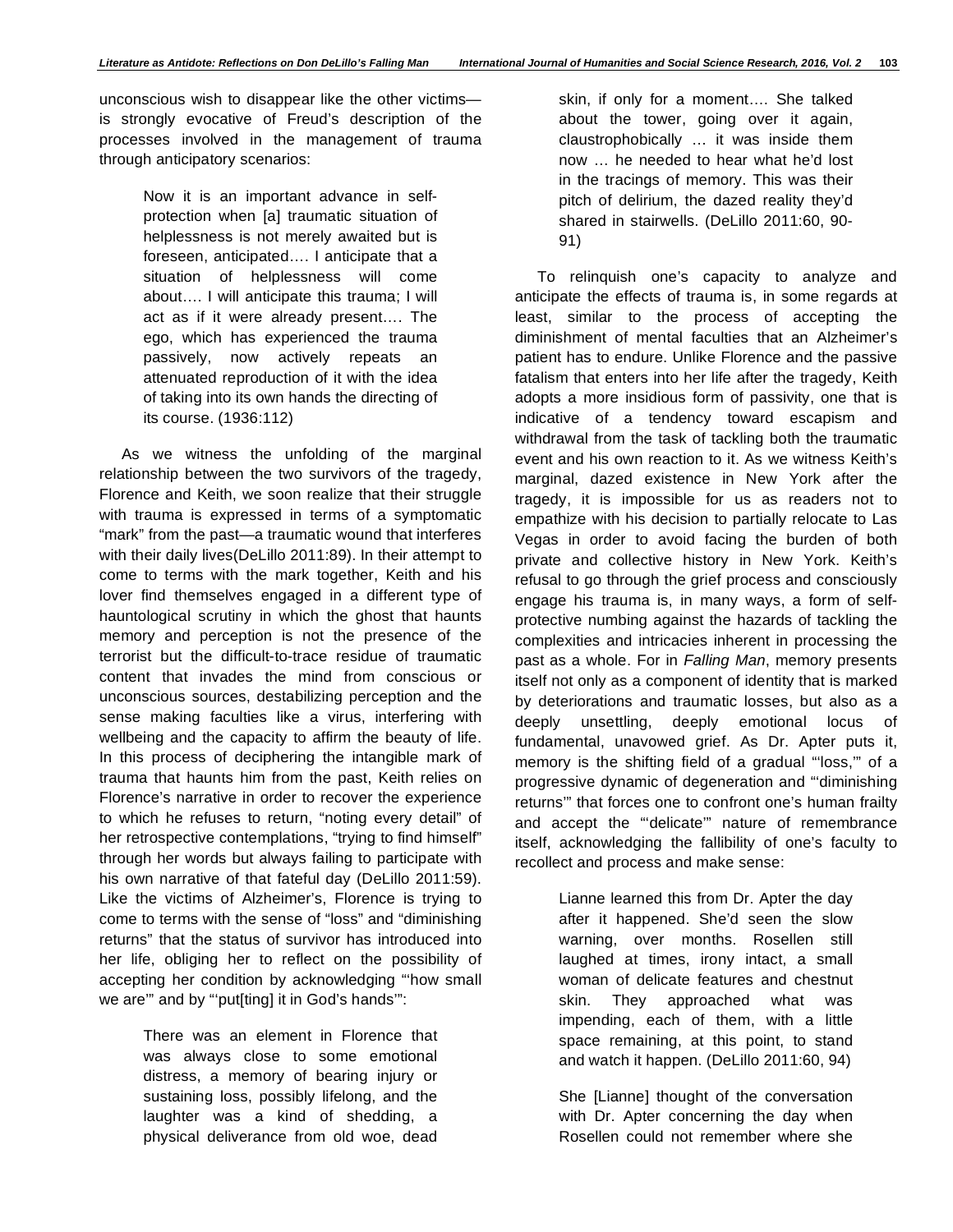lived. This was an occasion that haunted Lianne, the breathless moment when things fall away, streets, names … all sense of direction and location, every fixed grid of memory. (DeLillo 2011:156)

In some ways, accepting, sometimes, to put our sense-making faculties in abeyance is not necessarily a nihilistic surrender to senselessness, as Rosellen's choice to seek refuge in her church eloquently illustrates; instead, it can be a saving act of faith through which we acknowledge our incapacity to attribute meaning to every event in our existence, a salutary admission that some events are simply too complex and undecidable to be controlled by our sense-making faculties. Understandably, Keith does not seem to be able to reflect on the link between memory and the importance of accepting the fact that existence itself is an ongoing loss and a winding down; instead, his confrontation with the gaps of his memory and sense-making faculties is always marked by effects of estrangement followed by denial, as in the unsettling moment when he fails to make sense of the woman on horseback in the park:

> …. [I]t was strange, what he was seeing down by the community garden and coming toward him, a woman … on horseback … it took him a long moment to understand that horse and rider had come out of a stable somewhere nearby….

> It was something that belonged to another landscape, something inserted, a conjuring that resembled for the briefest second some half-seen image only half believed in the seeing, when the witness wonders what has happened to the meaning of things, to tree, street, stone, wind, simple words lost in the falling ash. (DeLillo 2011:103)

It is important to bear in mind, in this context, the implicit connection between Keith's refusal to deal with these moments of cognitive disconnect that he experiences and the Alzheimer's patients' own struggles with sense and narrative structure. The connection between the erasures and losses of Alzheimer's and Keith's traumatized associations in the park is perhaps difficult to discern; but it is also highly significant from an interpretive point of view. Indeed, *Falling Man* makes it amply clear that both traumatic occurrences lead to a defamiliarization of "the meaning

of things" and, ultimately, its disappearance "in the falling ash" as material objects gradually evolve from signifying entities to things in themselves(DeLillo 2011:103). Keeping in mind the centrality of Alzheimer's and the esthetic of disappearance in DeLillo's novel, it is equally important to point out the author's shift from the subjective to the collective in such contexts: in moments of cognitive disconnect such as Keith's experience in the park, the sudden eruption of 9/11 imagery (falling ash) forces the reader to engage the significance of *Falling Man* as the record of a traumatic disruption that goes beyond the struggles of one man—a universal shock that has resulted in nothing less than the deconstruction of the "fixed grid" of collective memory. In choosing to face traumatic disruption with denial and silent pain, "even the deepest moan" uttered by the victim "may not be grief but only moan" (DeLillo 2011:156). As far as Keith is concerned, his failure to take his trauma from inner disconnect to moan to structured grief leads to escapism: his attempt to consign the struggles of his consciousness to oblivion by choosing partial relocation to Las Vegas.

Keith in Las Vegas: one of the first things that we notice about his new life is the fact that his refusal to remember and talk about the trauma is mirrored by Chang's own denial. Ultimately, Keith starts to avoid seeing Chang altogether and with this second refusal any hope of processing his trauma within a temporally coherent retrospective narrative vanishes—any deliberate relation to the past: "He was avoiding Terry Chang. He didn't want to talk to him, or listen" (DeLillo 2011:227). Keeping in mind this shift in Keith's strategy of denial toward more active refusal of the past and its marks, Las Vegas becomes, in a way, the ideal choice for a man who seeks to flee his trauma rather than confront it. DeLillo makes it quite evident that the setting deliberately chosen by his protagonist is posthistorical, without any trace of the potential ethnic and cultural frictions that New York City presents—a setting, in short, where Keith is capable of feeling that "purged sensation" of detachment from the nightmare of history, achieving a radical "invalidation" of the impinging force of time:

> He was fitting into something that was made to his shape. He was never more himself than in these rooms, with a dealer crying out a vacancy at table seventeen. He was looking at pocket tens, waiting for the turn. These were the times when there was nothing outside, no flash of history or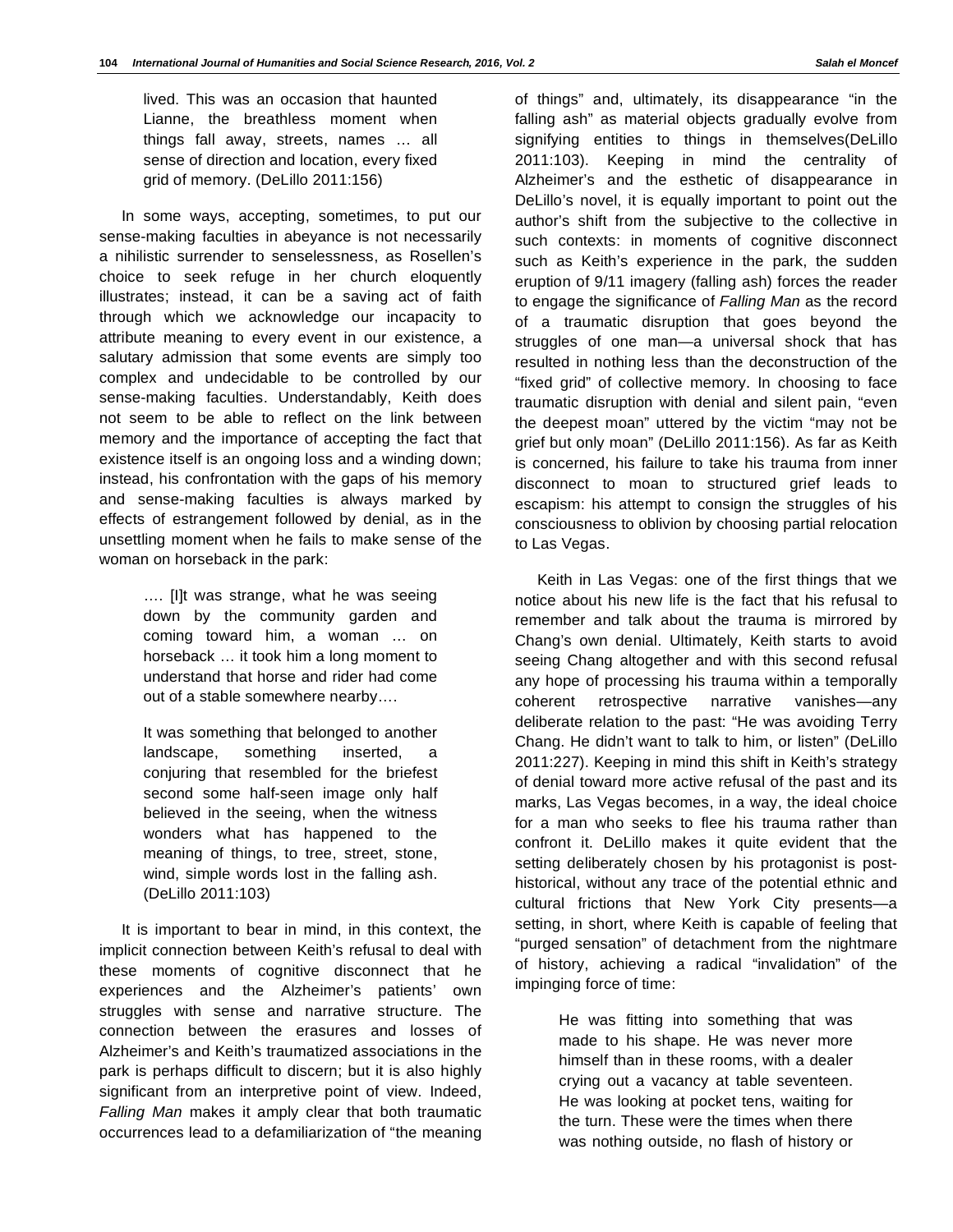memory that he might unknowingly summon in the routine run of cards…. In the off-hours he talked to dealers at empty blackjack tables … waiting in some zone of purged sensation…. The point was one of invalidation. Nothing else pertained. Only this had binding force. (DeLillo 2011:225, 230)

Furthermore, the world in which Keith pursues his new job is decidedly diverse and transnational, just like New York; but it has the added benefit of being a friction-free transnational environment in which people are united mainly by wealth and by the ultimate agent of self-induced amnesia: gaming. Still, while it is tempting to assume that what Keith is seeking in this insulated transnational universe of gambling is some form of ecstatic, mind-numbing drug to help him lose himself in the realm of chance, what obtains in his selfanalytical reflections is the diametrical opposite of ecstatic loss of self. Through poker, he seems to seek precisely the opposite: what he was dispossessed of in the building where so many of his fellow humans perished, namely, a capacity to anticipate and control certain aspects of random occurrence, what Roger Caillois terms *Alea* in his theory of games—the chance factor (1967:47 ff.):

> There were times in the sports book when he glanced at one of the screens and wasn't sure whether he was seeing a fragment of live action or of slow-motion replay. It was a lapse that should have unsettled him, an issue of basic brain function, one reality versus another, but it all seemed a matter of false distinctions, fast slow, now, then, and he drank his beer and listened to the mingled sounds….

> He showed his money in the poker room. The cards fell randomly, no assignable cause, but he remained the agent of free choice. Luck, chance, no one knew what these things were. These things were only assumed to affect events. He had memory, judgment, the ability to decide what is true, what is alleged, when to strike, when to fade. He had a measure of calm, of calculated isolation, and there was a certain logic he might draw on.... [T]he game had structure, guiding principles, sweet and easy interludes of

dream logic when the player knows that the card he needs is the card that's sure to fall. Then, always, in the crucial instant ever repeated hand after hand, the choice of yes or no. Call or raise, call or fold, the little binary pulse located behind the eyes, the choice that reminds you who you are. It belonged to him, this yes or no, not to a horse running in the mud somewhere in New Jersey….

These were the days after and now the years, a thousand heaving dreams, the trapped man, the fixed limbs, the dream of paralysis, the gasping man, the dream of asphyxiation, the dream of helplessness.

A fresh deck rose to the tabletop.

Fortune favors the brave. (DeLillo 2011:211-12, 230-31)

Positing a premise diametrically opposed to Mallarmé's "A throw of the dice will never abolish chance" (1914), Keith seems to be able to integrate the hazards and contingencies of chance within a structured mental framework controlled by him, despite the obvious "basic brain function" disconnects of the hyperreal hall of mirrors that his new setting represents (DeLillo 2011:211). That this new setting is, however, inherently escapist, like an illusory chimera, is obvious even to Keith when, in a rare moment of analytical contemplation, he finds himself reflecting on the hyperreality of his new urban environment:

> He rented a car and took a drive in the desert, starting back after dark and then climbing a rise and leveling out. It took him a moment to understand what he was looking at, many miles ahead, the city floating on the night, a feverish sprawl of light so quick and inexplicable it seemed a kind of delirium. He wondered why he'd never thought of himself in the middle of such a thing, living there more or less. He lived in rooms, that's why. He lived and worked in this room and that. He moved only marginally … and he hadn't known until now, looking at that vast band of trembling desert neon, how strange a life he was living. (DeLillo 2011:226-27)

Despite this vague demur at his choice, Keith seems to find a measure of inner peace in the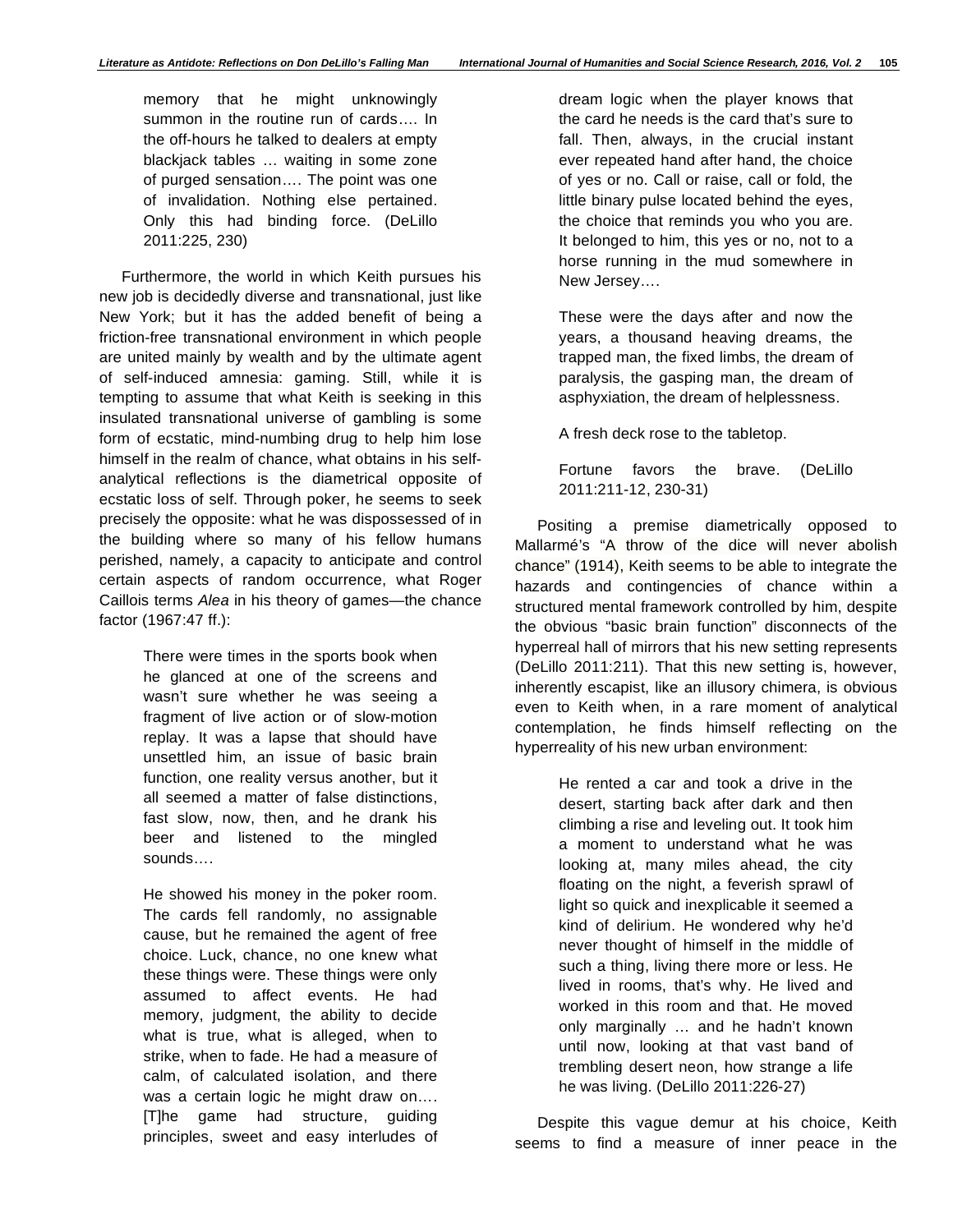"delirium" that Las Vegas represents—a Baudrillardian hyperreal delirium, but also a specifically post-historical one (Baudrillard 1981:9-68; 1986:39 ff.); for Las Vegas, in Keith's unconscious, is the ultimate alternative to New York in that it is defined by one significant characteristic: its apparent capacity to exist beyond the dialectical shocks of history, as a city from which any potential clash of civilizations has been removed; a post-historical, post-dialectical "zone of purged sensation" with "no flash of history or memory," where the ethnic and cultural diversity of the world seems to be peacefully united under the neutral medium of money (DeLillo 2011:226, 225, 230).

Compared to her husband, Lianne chooses to assert a quite different urge—that for self-preservation and healing: the need to feel "safe in the world" that New York is and the need to confront the source of her pain (DeLillo 2011:214), no matter how irrational or jarring the confrontation (the right remembering). Keith's wife deals with her fears and trauma at first in strife and suffering, but she gradually manages to make her way toward a more methodic and constructive process in the work of mourning. Eventually, she becomes driven by the deeply anchored, unyielding imperatives of remembrance and a healthy acceptance of the past through recollection in order to learn to live with the tragedy, if not make sense of it. In the early phases of grieving, she struggles with her neighbor's choice to listen to oriental music, a choice that is invested with deep symbolic significance, since the oriental music becomes, in Lianne's imagination, a presence as sinister as the ghost of Bill Lawton—another spectral manifestation of the other; a liminal presence/absence that haunts the stairs and corridors of Lianne's building and sets her in search of some form of meaning within a floating zone of seeming chaotic noise that denies her all meaning and becomes torture for her. In this highly sensitive context, the music played by Lianne's neighbor also puts her in an uncomfortable zone of extreme intellectual indeterminacy in which "Everything seemed to mean something" (DeLillo 2011:67). As her traumatized mind scans the reality around her for signs of meaning and pattern, Lianne realizes that "the noise in her head" has merged with the "music [as] noise" and pain in order to form a spectral entity that keeps haunting her nights with unsettling thoughts (DeLillo 2011:67). Like the children searching the skies for signs of Bill Lawton, Lianne finds herself trying to fathom the meaning of the music and the motive behind her neighbor's choice. At this point, it is important to specify that while the

oriental music is evidently the focal point of a deeply negative fantasy in which the foreign sounds are invested with traumatic overtones very much akin to the negative associations projected by Justin Neudecker and his friends, Lianne manages to transform this kernel of negativity into an affirmative force that helps her confront the residual ghost of the oriental other within her. Besides, Lianne's negative feelings make it possible for her to accept her anger and helplessness and to consider ways to exteriorize them by expressing and sharing them in the form of grievance. Rendered in the fluid, slightly disjunctive form of DeLillo's often experimental stream of consciousness technique, Lianne's repetitive reflections on the haunting music are particularly telling:

> They lived on the top floor of a redbrick building, four-storied, and often now, these past days, she walked down the stairs and heard a certain kind of music, wailing music, lutes and tambourines and chanting voices sometimes, coming from the apartment on the second floor, the same CD, she thought, over and over, and it was beginning to make her angry….

> A woman named Elena lived in that apartment. Maybe Elena was Greek, she thought. But the music wasn't Greek. She was hearing another set of traditions, Middle Eastern, North African, Bedouin songs perhaps or Sufi dances, music located in Islamic tradition, and she thought of knocking on the door and saying something. (DeLillo 2011:67)

Counterproductive as they are, Lianne's negative thoughts toward her neighbor drive her into staging a violent acting-out, which in turn makes it possible for her to realize the irrationality of her having projected so much evil intent on her neighbor and on the music she enjoys and firmly defends in the face of Lianne's protestations: "Lianne knew she was going crazy" (DeLillo 2011:120). Before she comes to that sane and self-critical conclusion, however, the agonizing ruminations with which she reacts to the music make it possible for her to begin to understand two significant facts about the associative and iterative nature of trauma: the fact that residual traces of a traumatic event can be activated within a person by association; and the fact that trauma repeats itself in unpredictable and debilitating ways, erupting in abrupt and violent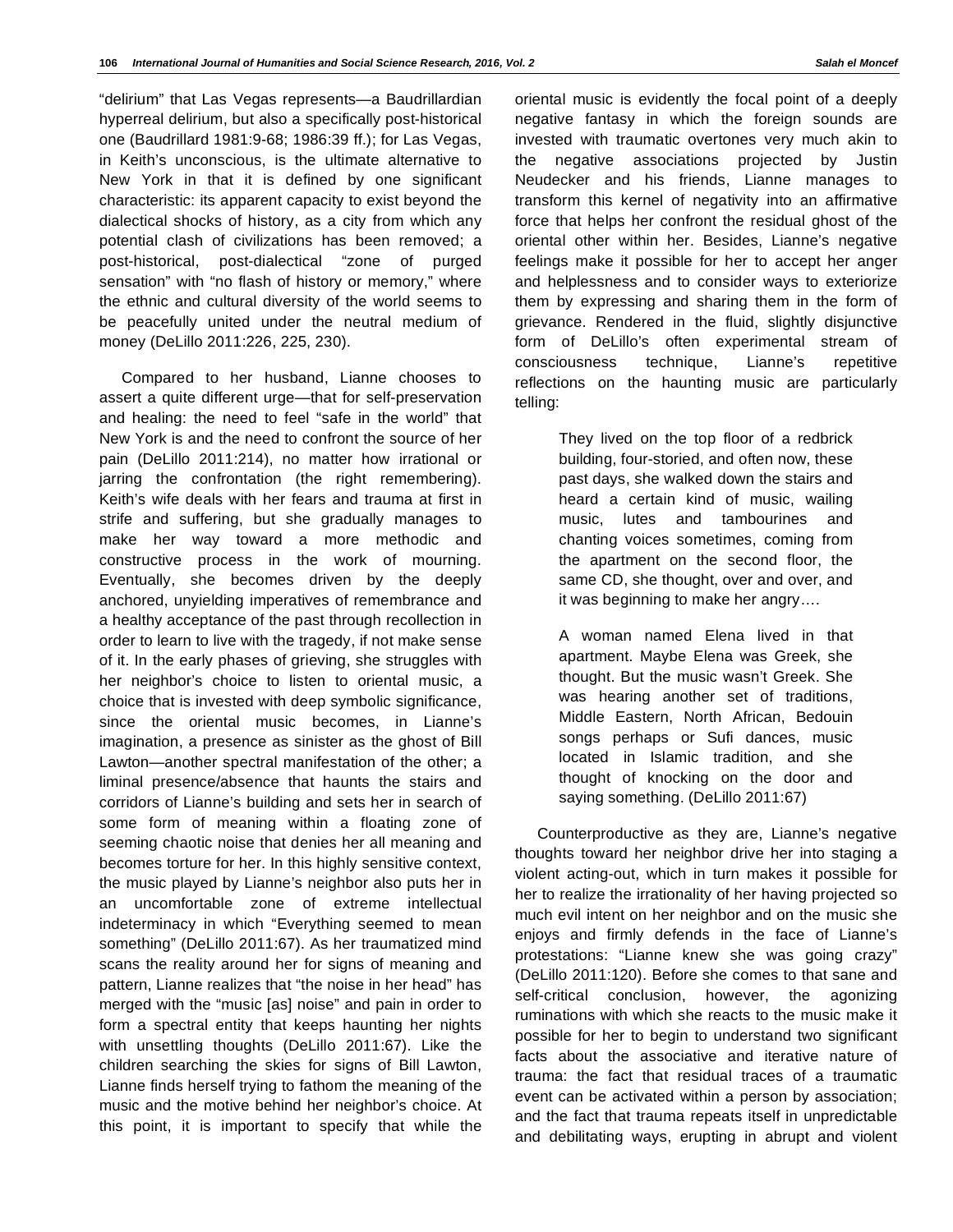fashion through imaginary triggers, such as the supposedly hostile music, or through real triggers, such as the confrontations with Falling Man.

Being linked with an entity that has now become a source of painful associations (the Middle East), the negatively connoted music has ceased to be a form of artistic expression or a means of enjoyment, looming in Lianne's mind as a painfully invasive force, one that she is no longer capable of limiting to the material space of the corridors and the staircase: the music has now taken the form of alien intruding "Thoughts from nowhere, elsewhere, someone else's"—an abject entity from "outside someplace, on the other side of the world" (DeLillo 2011:69, 64). The invasion of "someone else's" sound also becomes, by association, the abject, uncanny invasion of that someone else himself: the other is hell under any form, including by association; and with this sad equation becoming an increasingly painful presence in Lianne's mind, she quickly begins to find the music an excessive "surplus" that must be not only "disinvest[ed]," but also voided of cultural, esthetic, and even semantic content (Blanchot 1980:41). Accordingly, Lianne ends up relegating her neighbor's music to the realm of raw noise associated with violence and pain ("forced breathing" and "lament") rather than musical harmony—primal nature instead of refined culture, noise in itself ("noise as noise") instead of sound structured into significant "statement":

> Do this. Knock on the door. Adopt a posture. Mention the noise as noise. Knock on the door, mention the noise, use the open pretense of civility and calm, the parody of fellow-tenant courtesy that every tenant sees as such, and gently mention the noise. But mention the noise only as noise. Knock on the door, mention the noise, adopt a posture of suave calm, openly phony, and do not allude to the underlying theme of a certain kind of music as a certain form of political and religious statement, now of all times. Work gradually into the language of aggrieved tenancy. Ask her if she rents or owns. (DeLillo 2011:69-70)

Negative and painful as they are, these thoughts and the confrontation that they culminate in help Lianne become aware of two major elements in the unfolding of the grief process: first, the importance of assuming the full negativity of her emotions in loss and sadness, including when that negativity consists in reducing a

cultural artifact to unbearable "noise"; second, the importance of acting out on that pent up negativity finding a peaceful, constructive stage for one's most painfully negative emotions in order to see them played out, exteriorized, and hopefully exorcized in the process of exteriorization. With the "noise" incident, as with her interpretation of the work of David Janiak later, Lianne discovers that the negative associations of the traumatized mind can be converted into a positive form of guided recollection, an active and self-controlled conjuring of the past: the right remembering.

Thus, it is through a similar process of conversion that Lianne finds herself struggling to transform the negative emotions that she associates with David Janiak into a motive force that empowers her to face him, literally and figuratively, after a series of confrontations that always began in spellbound fascination and an attempt to understand the message behind the medium, only to end in feelings of intense vulnerability followed by flight. As a first step, when Lianne finds herself engaged in retrospective analysis of these past encounters, trying to understand the artist's work through the mediation of technology,  $25$  she manages to grasp the iterative nature of Falling Man's performance, identifying its teleological signification through a painstaking work of metonymic association. After a meticulous process of ratiocination, Lianne succeeds in establishing the connection between Falling Man's performance and a photograph of one of the 9/11 victims falling to his death from the North Tower of the World Trade Center, acknowledging, with ruthless honesty, the contradictory emotions that she associates with the terrible picture:

> It hit her hard when she first saw it, the day after, in the newspaper. The man headlong, the towers behind him…. Headlong, free fall, she thought, and this picture burned a hole in her mind and heart, dear God, he was a falling angel and his beauty was horrific. (DeLillo 2011:221-22)

This is the originary moment of horror, then; the recorded tragic gesture that Falling Man manages to invest with full anamnestic force<sup>26</sup>: now that Lianne

 $\overline{a}$ 

 $25$ The technologically aided reconstruction process conducted by Lianne can be understood in terms of Jean-François Lyotard's concept of "telegraphy" (1991:47-57).<br><sup>26</sup>Marie-Christine Leps proposes an incisive reading of the position chosen by

Falling Man for his performance, which is based on a reproduction of the seventh photograph in the series of eleven taken by Richard Drew (2010:188).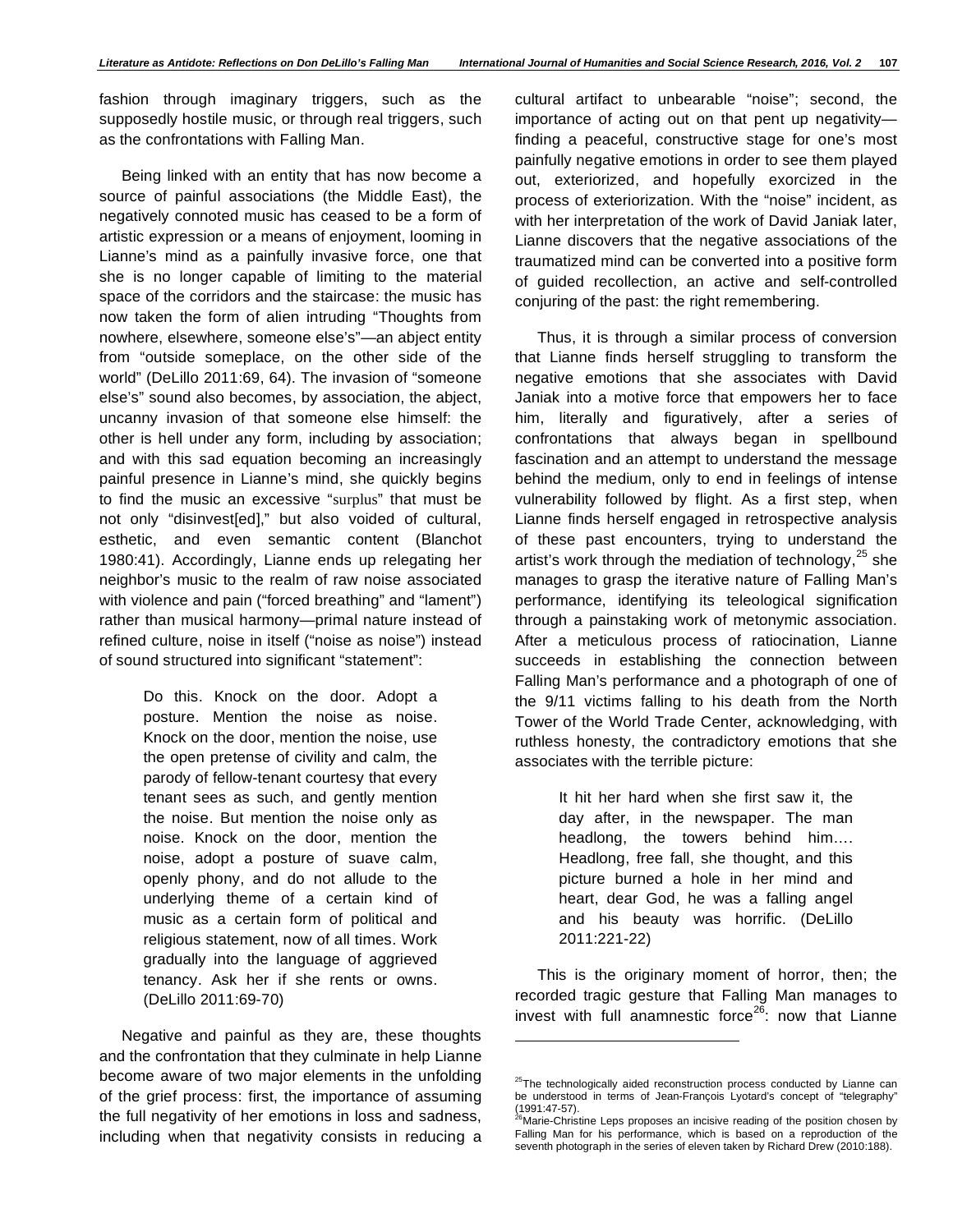knows the primal referent behind the man's numbingly iterative performances, the latter begin to strike her as retrospective "composition[s]" strategically charged with a power of recall so intense that they are bound to leave the beholder powerless and spellbound before the "immensity" of what they represent (DeLillo 2011:222). As for the quasi-shamanic power wielded by Falling Man himself, it is devastatingly twofold: on an affective level, that power is derived from a deeply felt tragic event that is etched into the collective consciousness of Americans like an indelible mark; on another more cognitive level, Falling Man's capacity to affect people with great power stems from the generic, or archetypal, nature of the pictogram achieved through his performance, for the referent frozen in space-time by the artist represents an arrested variation on the "ideal falling motion of a body"—a universal, "nameless body" that stands as an emblem of humanity (DeLillo 2011:223, 222). Charged with metanarrative meaning, this moment of retrospective analysis and deep insight experienced by Lianne culminates in a revelation that allows us as readers to have access to another of those condensed symbolic associations that seem to be central to *Falling Man*'s treatment of trauma and history, its clinical dissection of the correspondences between the collective pain brought about by the terrorist event and the microscopic inscriptions of that pain on the subjective level. The condensed symbol that Lianne evokes with Hemingwayan indirection and that seems to be brimming with hermetic meaning is that of the hanged man in the tarot deck—a mark of human consciousness thrown into a state of abeyance with the possibility, also, of acquiring unique wisdom and insight into the world through that state of abeyance. As the symbol of a form of being and temporality that are most hauntological indeed, the hanged man is the interstitial entity par excellence, emblematizing a state of suspension between two spheres of existence: the physical world and the spiritual world. Through his in-between position, the hanged man represents both inevitable sacrifice (of the ego, of material prosperity, among other things) and the possibility of contemplating life from a different perspective, focusing one's mind on the essential questions and gaining new insight into existence. Viewed from a philosophical perspective, the interstitial status of the hanged man (a being suspended between two worlds) may be interpreted as the position of an individual who is subjected to loss and immobility even while he is given the opportunity to philosophize about temporality and existence in ways that are not granted to those who dwell in the temporal rhythms of the quotidian and its material pursuits.<sup>27</sup>

Ultimately, we may ask at this point, is there a moral to be learned from the visual parable of David Janiak? What sense is to be made of the performance work of Falling Man as postmodern hanged man? Once again, a possible answer to the enigma of the Falling Man/hanged man performance lies in the reflections developed by Lianne during her investigation—starting with the first reflection, which contains perhaps the most striking revelation: her symbolic interpretation of Falling Man's "position … in his suspended state" as a "trump card in a tarot deck" in spite of the fact that the card she imagines for Falling Man represents an upside-down "figure … in a stormy night" (DeLillo 2011:221). Interpreting the upside-down position of a tarot figure suspended in a sort of dark night of the soul as a positive force marks, in my opinion, Lianne's intuitive admission that the perspective of the hanged man is perhaps what is required in order for the traumatized consciousness to reflect on the past in a pacified and self-empowering fashion. As with the oriental music incident, Lianne seems to realize, intuitively, that the apparent negativity of Falling Man's performance—the topsy-turvy chaos and the stormy night represented by his position—is also a "trump," a major resource to be used strategically. The apparent negative potentials of this unnatural, upside-down state can be converted into a form of pacified retrospective reflection on the fears and traumas of the past from a novel, creative, and compulsion-free perspective (the right remembering). Seeing things differently herself now, and even though she admits that Falling Man still "elude[s] her," she finds the necessary strength to endure the harsh logic of the artist, mustering enough equanimity and analytical clarity to remember his confrontational appearances constructively, processing the poisonous power of his work even while she attempts to distill from it the barely decipherable trace amounts of healing that he seeks to administer in his own hermetic way (DeLillo 2011:224). Unlike her traumatic street encounters with Falling Man, Lianne's rediscovery of the artist's revealed poisons and hidden antidotes is purely analytical, occurring within a setting entirely chosen and controlled by her: the room where she keeps her computer. Methodic retrospective

<sup>&</sup>lt;sup>27</sup>On the connections between stillness/suspension and contemplation outside the temporal rhythms of the quotidian, see the analyses proposed by James Gourley (2013:2-5) and Julia Aptizsch (2010:97-101) in their readings of Falling Man's performance.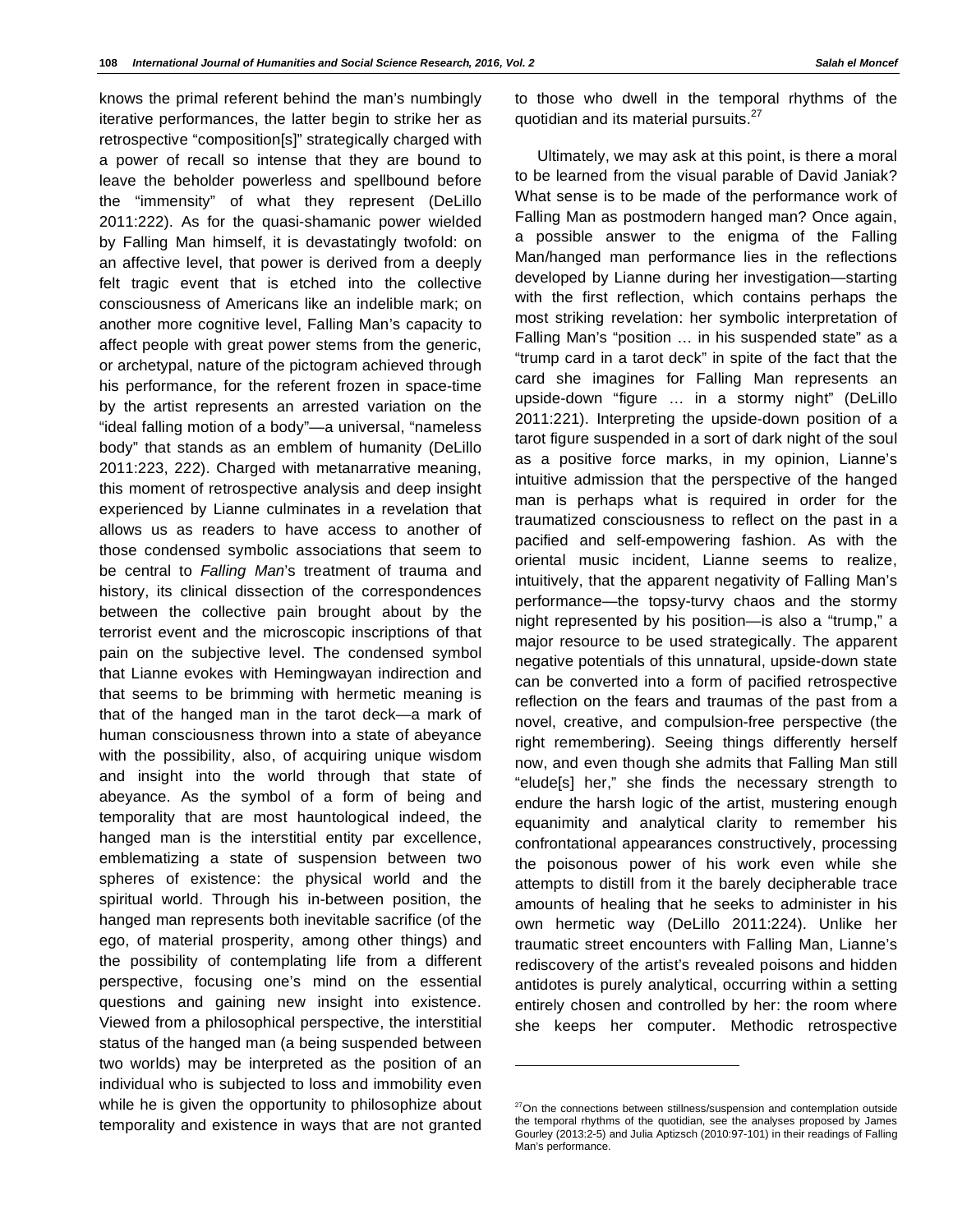research and reflection within the familiar space of her home allows the protagonist to transform shock into therapy and begin to come to terms with those jarring street confrontations in a constructive, healing manner. Here Lianne's capacity to distance herself from the subject of her inquiry is a far cry from her ambiguous reaction to Falling Man's actual performances: spellbound fascination followed by anxious flight. Thanks to her retrospective digital dissection of Falling Man's unsettling message (a call to remember our mortality), Lianne initiates a constructive remembrance of her anxieties, realizing in the process that return to a traumatic event does not have to be done in fear and vulnerable passivity. Through the mediation of technology and intellectual analysis, Lianne manages to accept (and be strengthened by) the message with which Falling Man seeks to confront New Yorkers even as they are frantically immersed in the hustle and bustle of life: the universality of death.

Therein resides the shocking power of Falling Man's toxic performances. His abrupt injunctions to pause and contemplate life from a different perspective in order to ponder the mortality of all humans is deeply intertwined with his conception of art as unmediated event, as the unmitigated shock of a raw confrontation with the fact of death—a conception of art as antidote, in sum, performance as *pharmakon*. As unmediated event and antidote, the type of performance art practiced by Falling Man is based on the power of pure visual impact beyond words or concepts, an unguided experience that leaves the beholder grappling with the performance as a thing in itself, trying to tease some meaning out of the event:

> If [the] photograph [that presents him at work] was an element in his performances he said nothing about it when questioned by reporters after one of his arrests. He said nothing when asked whether anyone close to him had been lost in the attacks. He had no comments to make to the media on any subject.… He turned down invitations to speak at the Japan Society, the New York Public Library and cultural organizations in Europe. (DeLillo 2011:222)

Still, for all his rejection of any form of metacommentary, the man who "had no comments to make" makes it possible for Lianne to learn to "absorb" the toxic visual content of his performance and transform the assimilated traumatic impression into an antidote against her own fears of mortality (DeLillo 2011:223). While it devastated her in real life, one of the visual traces of Falling Man etched into her memory also made possible her subsequent retention of an image-lesson to be remembered and contemplated, making of her body, to use Hans-Jürgen Heinrichs concept, a "*Sprachkörper*" (1983) marked by Falling Man's toxic impression like a "photosensitive surface" (DeLillo 2011:223):

> She clicked forward. She tried to connect this man to the moment when she'd stood beneath the elevated tracks, nearly three years ago, watching someone prepare to fall from a maintenance platform as the train went past. There were no photographs of that at all. She was the photograph, the photosensitive surface. That nameless body coming down, this was hers to record and absorb. (DeLillo 2011:223)

Here it is important to note that in this deeply significant moment of analytical reflection Lianne conceives of the performance art of Falling Man as a negative image inscribed on her body, forming a picture to be recorded and absorbed, like a visual lesson or parable conveyed by the opposite body of the artist—the archetypal ("nameless") body "coming down," expressing the universal truth that "'being human [is] being mortal'" (DeLillo 2011:111). Equally meaningful, Lianne's reference to the centrality of sensation and affect in Falling Man's performance (the permeable self as "photosensitive surface") is an indication that the image to be absorbed and contemplated in recollection is an antidote targeted toward her sensitivity to degeneration and mortality, the all-pervasive anguish that haunts her when she contemplates the ephemerality of her parents, the horrors of 9/11, and the frailty of the Alzheimer's victims with whom she works.

In the final analysis, beyond Lianne's pacified acceptance of illness and mortality, her investigation into the work of Falling Man allows her to project a new "map" of "slow and certain decline," to develop an intuitive capacity to contemplate the movement of degeneration from a different perspective and learn to live with the reality of mortality in order to go on living more fully (DeLillo 2011:125). This new approach to decay and mortality marks Lianne's final accession to a condition of "happy forgetting" (Ricoeur 2004:494 ff.), a state of near-beatitude that is radically different from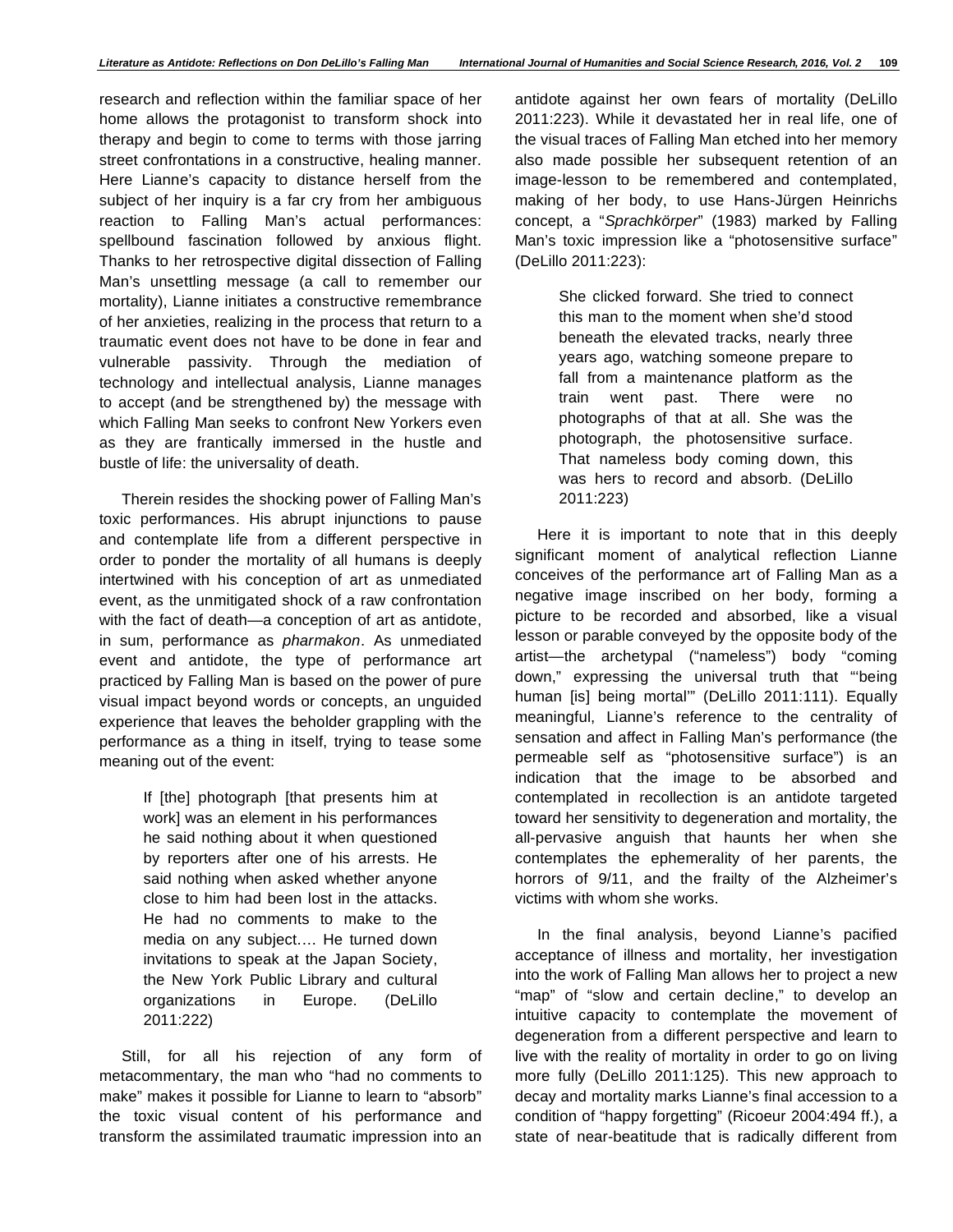the tormented ruminations on (and identification with) the reality of physical and mental degeneration that she has always found "hard[…] to accept" and "difficult to see":

> The truth was mapped in slow and certain decline. Each member of the group lived in this knowledge. Lianne found it hardest to accept in the case of Carmen G…. Lianne herself, *bearing her father's mark*, the potential toll of plaque and twisted filaments, had to look at this woman and see the crime of it, the loss of memory, personality and identity, the lapse into eventual protein stupor. (DeLillo 2011:125; my emphasis)

> Lianne watched her [mother]. It was difficult to see her fitted so steadfastly to a piece of furniture, resigned and unstirring, the energetic arbiter of her daughter's life, ever discerning, the woman who'd given birth to the word *beautiful*, for what excites admiration in art, ideas, objects, in the faces of men and women, the mind of a child. All this dwindling to a human breath. (DeLillo 2011:48)

As *Falling Man* moves toward Lianne's epiphanic moment inside the church, the urge to tame the unruly human power of recollection in order to achieve the right remembering gradually gives way to a healthy imperative determined by the need of the ego to survive and affirm its desire to live and establish a meaningful link to humankind: the need to reach a measure of healthy forgetting by exorcising the future of the fears and traumas of the past. This newly regained state of equanimity culminates in another redeeming moment of intuition during which Lianne decides to expose herself to yet another antidote: by deciding to seek a moment of contemplation in a church, Lianne also decides to face the dead, to accept their presence and, more importantly, to perceive the possibility of a relationship between the living and the dead that is based on communion rather than fear.

#### **CONCLUSION**

#### **To Philosophize is to Learn to Die**

It is therefore with a deliberate intention to learn to make herself at home among the dead that Lianne enters the final phase of the grief process and begins

to envision the possibility of putting past fears and traumas behind her (the right forgetting). Having accomplished a momentous act of self-empowerment through her analytical confrontation with Falling Man, she finds herself at last ready to embark upon her moment of enchanted thinking: $28$  the epiphanic revelation in the church, a sacred space of the shared and the common that brings a measure of peace to the heart of a woman who had her metaphysical "doubts" about the religious dimension of churches but is now beginning to explore their communal significance and the sense of anchoring and continuity it brings:

> She was stuck with her doubt but liked sitting in church. She went early, before mass began, to be alone for a while, to feel the calm that marks a presence outside the nonstop riffs of the waking mind. It was not something godlike she felt but only a sense of others. Others bring us closer. Church brings us closer. What did she feel here? She felt the dead, hers and unknown others. (DeLillo 2011:233)

Although Lianne's core of metaphysical skepticism contrasts greatly with the divine imperative she recalls—"This Book is not to be doubted"—there is great validity and certainly much peace in the spirit of commonality that she discovers when she begins to commune with the "presence" of the dead (DeLillo 2011:233). As she consciously decides to meditate on and communicate with the dead dwelling in the walls of the church, her experience is radically different from the uncanny revulsion toward the presence of death that takes hold of Keith when he returns near Ground Zero.<sup>29</sup> Instead of fear and revulsion, Lianne experiences a sense of pacified anchoring very much akin to her mother's feeling in another pacifying temple of remembering and contemplation: the museum. In a moment of Swedenborgian insight, Lianne finds that there is meaning in both acts, that there is finality and a core of self-validation that allows her to enter a horizon

<sup>28</sup>I am thinking here of Max Weber's *Entzauberung der Welt*—"the elimination of magic from the world" (1992:61 ff.). In light of Weber's concept, we can speak of Lianne's communion with the dead as a form of reenchantment of the world in Morris Berman's sense (1981).

<sup>&</sup>lt;sup>9</sup>"Since practically all of us still think as savages do on this topic, it is no matter for surprise that the primitive fear of the dead is still so strong within us and always ready to come to the surface at any opportunity. Most likely our fear still contains the old belief that the deceased becomes the enemy of his survivor and wants to carry him off to share his new life with him. Considering our unchanged attitude towards death, we might rather inquire what has become of the repression, that necessary condition for enabling a primitive feeling to recur in the shape of an uncanny effect. But repression is there, too" (Freud 2003:13).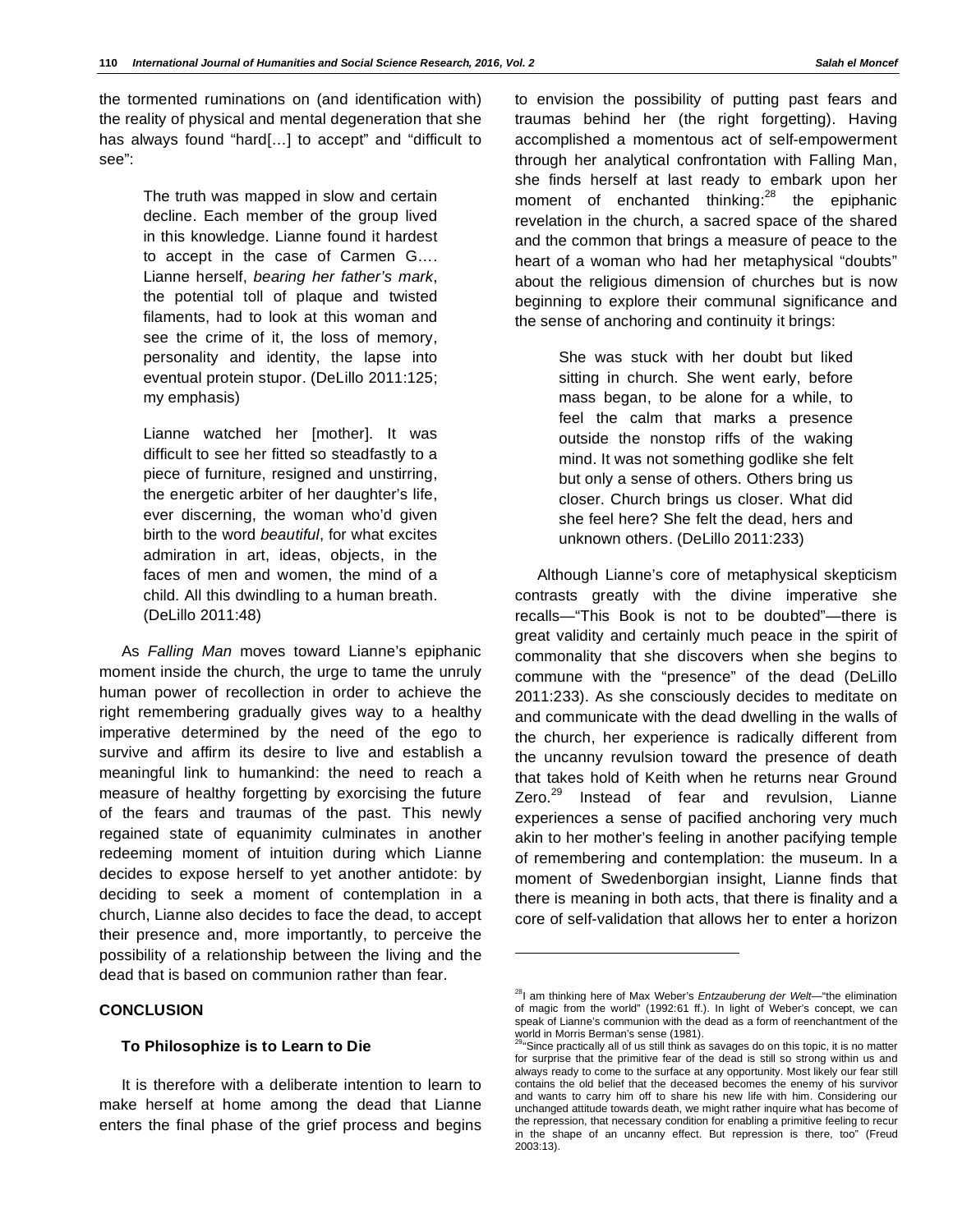where she can project herself onto a plane far greater than her individuality. In exploring this newly discovered plane, Lianne realizes that the broadening of her sense of self is closely related to her new feelings of communion with the dead whose presence she "felt" in the walls of the church (DeLillo 2011:233).

The resulting effect of this connection to the dead contrasts greatly with Lianne's customary restlessness and persistent sense of existential isolation in the universe: her feelings of unease about the vicissitudes of the body in a world governed by the imperatives of genetic determinism and her sensation of a "dispiriting chill" in relation to the dead (DeLillo 2011:233). As she sits in contemplation, absorbing the mood of the church, this core of anxiety gives way to a feeling of benevolence coming not only from the dead who inhabit this place, but also from all the dead, creating a feeling of benevolence coming from the world as a whole:

> This is what she'd always felt in churches…. She felt the dead in the walls, over decades and centuries. There was no dispiriting chill in this. It was a comfort, feeling their presence, the dead she'd loved and all the faceless others who'd filled a thousand churches. They brought intimacy and ease, the human ruins that lie in crypts and vaults or buried in churchyard plots.... Se was always the first, always seated toward the rear, breathing the dead in candlewax and incense. (DeLillo 2011:233-34)

With the metaphoric link between the vestigial architectural ruins of a civilization and the dead as "human ruins" for the living to contemplate, Lianne comes full circle, finding not only a space of commemoration in the memory of the dead, but also a foundation for strength and peace in the world (DeLillo 2011:233). Accordingly, she finds herself communing in her mind and using one of its most ambiguous instruments (the imagination) in order to conceive, once again, a space of projection—an imaginary scene in which she contemplates the dead in the same way one contemplates venerated "ruins" charged with traces of cultural significance. Suspended between past and present, living and dead, being and un-being, Lianne—once again thanks to the imagination manages to conjure up a vision of her own mother as one of the venerable dead that she is "breathing" in the air: "Her mother had a mane of white hair at the end,

the body slowly broken, haunted by strokes, blood in the eyes. She was drifting into spirit life. She was a spirit woman now, barely able to make a sound that might pass for a word. She lay shrunken in bed, all that was left of her framed by the long straight hair, frosted white in sunlight, beautiful and otherworldly" (DeLillo 2011:234). This pacified anchoring of the imagination in the past while it communes with the dead as "otherworldly" monuments contrasts greatly with Keith's experience: his uncanny encounter with the dead near Ground Zero followed by his rupture with the traumatizing past and with the dead—a deliberate mental and moral decision to project his existence in the future beyond any form of engagement of his past.

The differences between Lianne and her husband are also significant in terms of personal narrative trajectory. Lianne experiences a linear evolution which, translated into temporal experience, is radically different form the shocking cyclicality that tortures her husband's consciousness and with which we are confronted at novel's end. The temporal unfolding of her crisis in the narrative is defined by three important factors: a heuristic engagement of her fears and her trauma; an analytical approach to the hectic flow of information generated by the 9/11 tragedy; and a conversion of the relentless movement of history itself into a progressive personal experience that culminates in her investigation of the historical role of Falling Man. Consequently, because of her heuristic approach to trauma and crisis, Lianne finds herself gradually using the dynamic of grief itself in order to find a natural way out of it, affirming the needs of her ego and even achieving a measure of enchanted thinking as she uses her imagination to project a world of benevolent communion with the dead, a world of continuity between the realm of the living and the realm of the dead. Thanks to these efforts, she now finds herself inhabiting a city that she is learning to cherish through deliberate meditative acts of communing with the past; through self-founded rites of contemplation that allow her to quite literally breathe the meaningful emanations of collective memory in every one of its cherished places, the memory of the men and the women who made New York City what it is. Through these beatific auguries of innocence, of a self at last reconciled to its corporeal inheritance and to the vicissitudes of the world, Lianne manages to direct the movement of her new enchanted consciousness inward in order to achieve an ultimate reconciliation to her body. In one last symbolic moment that definitively seals her triumph, she realizes that the same state of pacified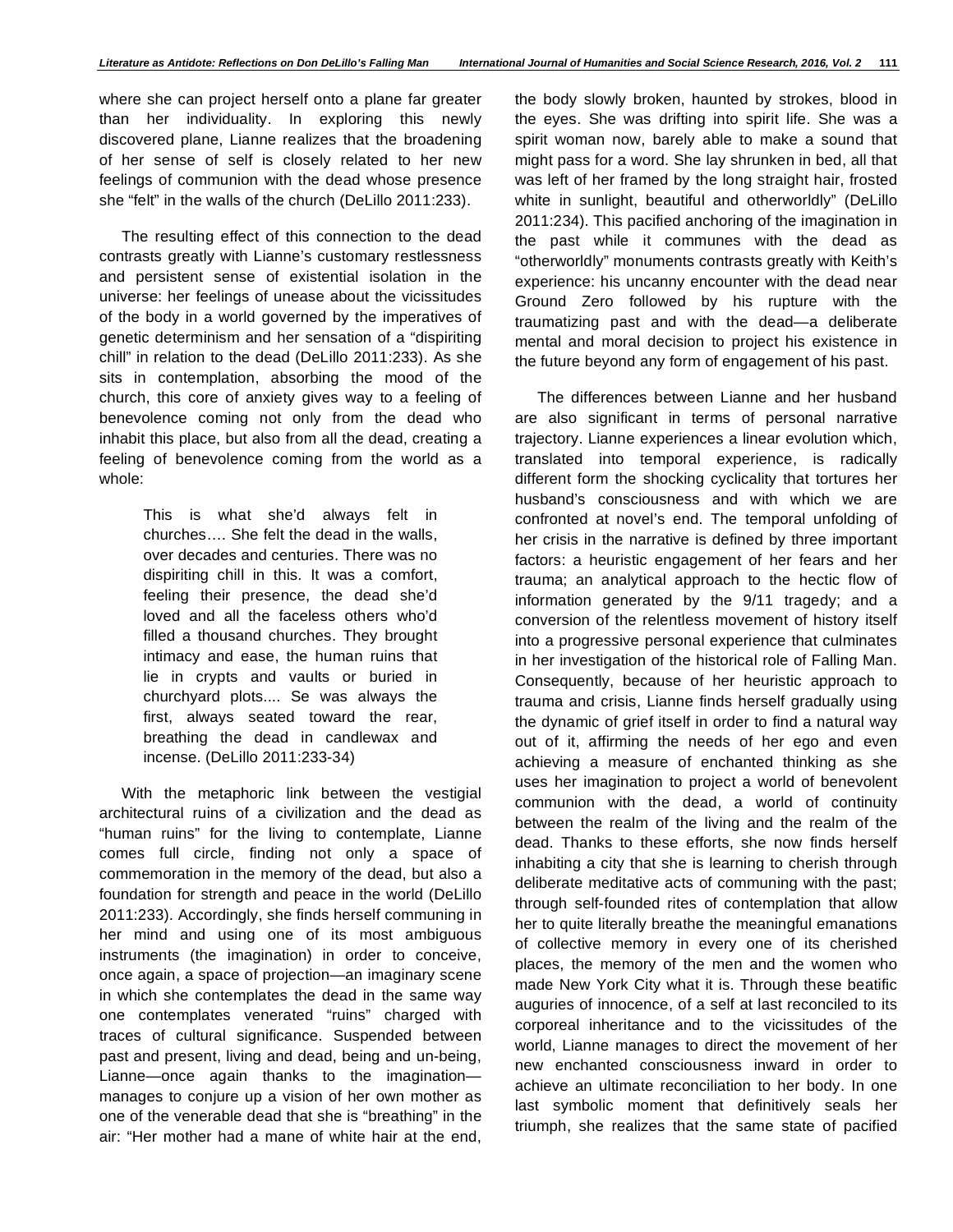communion that she has learned to discern in the outer world has now turned inward, allowing her to feel quite literally comfortable in her own skin and to achieve one final gesture of transcendence: acceptance of her body with all the familial history that lies coded in it— "everything it carried, inside and out, identity and memory and human heat…. She was ready to be alone, in reliable calm, she and the kid, the way they were before the planes appeared that day, silver crossing blue" (DeLillo 2011:236).

#### **REFERENCES**

- Aptizsch, Julia. 2010. "The Art of Terror—the Terror of Art: DeLillo's Still Life of 9/11, Girgio Morandi, Gerhard Richter, and Performance art." Pp. 93-108 in *Terrorism, Media, and the Ethics of Fiction: Transatlantic Perspectives on Don DeLillo*, edited by P. Schneck and P. Schweighauser London: Bloomsbury.
- Armitage, John. 1999. "From Modernism to Hypermodernism and Beyond: An Interview with Paul Virilio." *Theory, Culture, and Society* 16(5-6):25-55. http://dx.doi.org/10.1177/02632769922050854
- Badiou, Alain. 2004. *Infinite Thought: Truth and the Return of Philosophy*, translated by O. Feltham and J. Clemens. London: Continuum.
- Bataille, Georges. 1967. *La Part maudite: précédé de la notion de dépense*. Paris: Éditions de Minuit.
- Baudrillard, Jean. 1976. *Pour une critique de l'économie politique du signe*. Paris: Gallimard.
- Baudrillard, Jean. 1981. *Simulacres et simulation*. Paris: Galilée.
- Baudrillard, Jean. 1983. *Les stratégies fatales*. Paris: Grasset & Fasquelle.
- Baudrillard, Jean. 1986. *Amérique*. Paris: Grasset.
- Baudrillard, Jean. 1990. *La transparence du mal: essai sur les phénomènes extrêmes*. Paris: Galilée.
- Bayman, Henry. 2003. *The Secrets of Islam: Love and Law in the Religion of Ethics*. Berkeley: North Atlantic Books.
- Berman, Marshall. 1988. *All that is Solid Melts into Air: The Experience of Modernity*. London: Penguin Books.
- Berman, Morris. 1981. *The Reenchantment of the World*. Ithaca: Cornell University Press.
- Blanchot, Maurice. 1953. "Sade." Pp. 687-732 in *Sade*, edited by J. J. Pauvert. Paris: Le Club Français du Livre.
- Blanchot, Maurice. 1980. *L'écriture du désastre*. Paris: Gallimard.
- Borradori, Giovanna. 2004. *Philosophy in a Time of Terror: Dialogues with Jürgen Habermas and Jacques Derrida*. Chicago: University of Chicago Press.
- Caillois, Roger. 1967. *Les jeux et les hommes*. Paris: Gallimard.
- Caporale Bizzini, Silvia. 2010. "Grieving and memory in Don DeLillo's *Falling Man*." Pp. 40-50 in *Terrorism, Media, and the Ethics of Fiction: Transatlantic Perspectives on Don DeLillo*, edited by P. Schneck and P. Schweighauser London: Bloomsbury.
- Certeau, Michel de. 1973. *L'Absent de l'histoire*. Paris: Mame.
- Certeau, Michel de. 1992. *The Writing of History*, translated by T. Conley. New York: Columbia University Press.
- DeLillo, Don. 2011. *Falling Man*. London: Picador.
- DeLillo, Don. 2001. "In the Ruins of the Future: Reflections on Terror and Loss in the Shadow of September." *Harper's*, December (2001), pp. 33-40.
- Derrida, Jacques. 1967. *L'écriture et la différence*. Paris: Seuil.
- Derrida, Jacques. 1981. *Dissemination*, translated by B. Johnson. Chicago: University of Chicago Press.
- Derrida, Jacques. 2001. *The Work of Mourning*, translated by P. A. Brault and M. Nass. Chicago: University of Chicago Press.
- Derrida, Jacques. 2006. *Spectres de Marx: l'état de la dette, le travail du deuil et la nouvelle internationale*. Paris: Galilée.
- Diken, Bülent. 2009. *Nihilism*. London: Routledge.
- Dupuy, Jean-Pierre. 2002. *Pour un catastrophisme éclairé: quand l'impossible est certain*. Paris: Seuil.
- Eliot, T. S. 1971. *Four quartets*. New York: Harcourt Brace Jovanovich.
- Freud, Sigmund. 1936. *The Problem of Anxiety*, translated by H. A. Bunker. New York: W. W. Norton.
- Freud S. 1941. "Splitting of the Ego in the Defensive Process," translated by James Strachey. *International Journal of Psychoanalysis* 22:65.
- Freud, Sigmund. 1978. *Mourning and melancholia*. Pp. 237-58 in *The Standard Edition of the Complete Psychological Works of Sigmund Freud*. Vol. 14, translated by J. Strachey. London: The Hogarth Press.
- Freud, Sigmund. 2003. *The Uncanny*, translated by D. McLintock. London: Penguin.
- Frye, Northrop. 1957. *Anatomy of Criticism: Four Essays*. Princeton: Princeton University Press.
- Gourley, James. 2013. *Terrorism and Temporality in the Works of Thomas Pynchon and Don DeLillo*. London: Bloomsbury.
- Goux, Jean-Joseph. 1978. *Les Iconoclastes*. Paris: Seuil.
- Goux, Jean-Joseph. 1990. "General Economics and Postmodern Capitalism." *Yale French Studies* 78:206-224. http://dx.doi.org/10.2307/2930123
- Heinrichs, Hans-Jürgen. 1983. *Sprachkörper: zu Claude Lévi-Strauss und Jacques Lacan*. Frankfurt am Main: Qumran.
- Hodgkin, Katharine and Susannah Radstone. 2006. *Memory, History, Nation: Contested Pasts*. New Brunswick, NJ: Transaction Publishers.
- Jameson, Fredric. 1974. *The Prison-House of Language: A Critical Account of Structuralism and Russian Formalism*. Princeton: Princeton University Press.
- Kermode, Frank. 1968. *The Sense of an Ending*. Oxford: Oxford University Press.
- Kristeva, Julia. 1980a. "Postmodernism?" *Bucknell Review* 25(2):136-41.
- Kristeva, Julia. 1980b. *Pouvoirs de l'horreur: essai sur l'abjection*. Paris: Seuil.
- Lacan, Jacques. 1966. *Écrits*. Paris: Seuil.
- Lacan, Jacques. 1973. *Le Séminaire de Jacques Lacan: les quatre concepts fondamentaux de la psychanalyse*. Paris: Seuil.
- Lefort Claude. 1978. *Les Formes de l'histoire: essais d'anthropologie politique*. Paris: Gallimard.
- Leps, Marie-Christine. 2010. "*Falling Man*: Performing Fiction." Pp. 184-203 in *Terrorism, Media, and the Ethics of Fiction: Transatlantic Perspectives on Don DeLillo*, edited by P. Schneck and P. Schweighauser London: Bloomsbury.
- Levinas, Emmanuel. 1961. *Totalité et infini: essai sur l'extériorité*. The Hague: Martinus Nijhoff.
- Levinas, Emmanuel. 1982. *Éthique et infini: dialogues avec Philippe Nemo*. Paris: Fayard.
- Luhmann, Niklas. 2014. *Vertrauen. Ein mechanismus der reduktion sozialer kompläxität*. Stuttgart: UTB.
- Lyotard, Jean-François. 1985. *The Postmodern Condition: A Report on Knowledge*, translated by G. Bennington and B. Massumi. Minneapolis: The University of Minnesota Press.
- Lyotard, Jean-François. 1991. "*Logos* and *techne*, or telegraphy." Pp. 47-57 in *The Inhuman: Reflections on Time*, translated by G. Bennington and R. Bowlby. Cambridge: Polity Press.